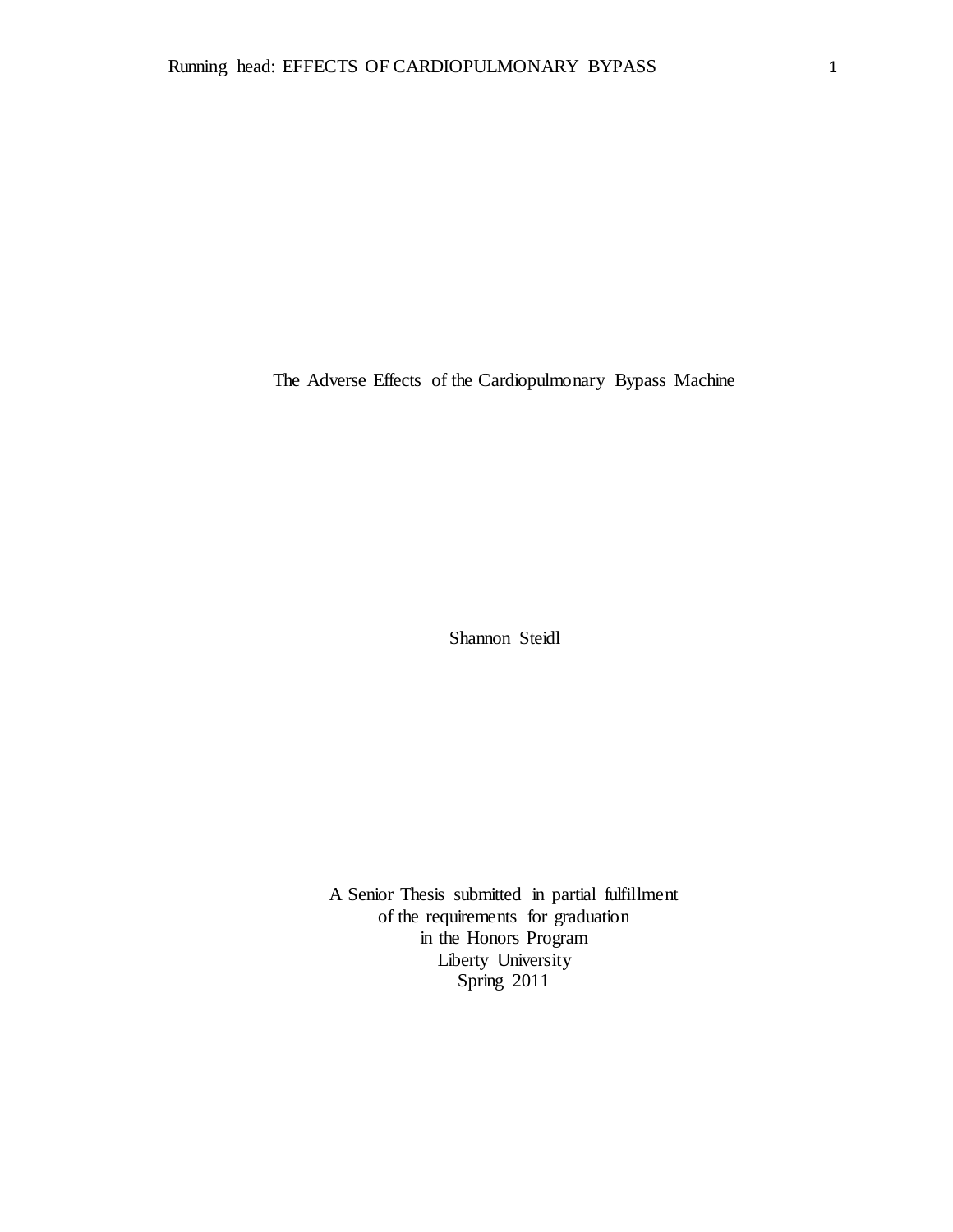Acceptance of Senior Honors Thesis

This Senior Honors Thesis is accepted in partial fulfillment of the requirements for graduation from the Honors Program of Liberty University.

> Cynthia A. Goodrich, Ed.D., M.S.N., R.N. Thesis Chair

\_\_\_\_\_\_\_\_\_\_\_\_\_\_\_\_\_\_\_\_\_\_\_\_\_\_\_\_\_\_\_\_\_\_\_\_\_\_\_\_\_

Lynne Sanders, Ed.D., M.S.N., R.N. Committee Member

\_\_\_\_\_\_\_\_\_\_\_\_\_\_\_\_\_\_\_\_\_\_\_\_\_\_\_\_\_\_\_\_\_\_\_\_\_\_\_\_\_

Branson Woodard, D.A. Committee Member

\_\_\_\_\_\_\_\_\_\_\_\_\_\_\_\_\_\_\_\_\_\_\_\_\_\_\_\_\_\_\_\_\_\_\_\_\_\_\_\_

Marilyn Gadomski, Ph.D. Assistant Honors Director

\_\_\_\_\_\_\_\_\_\_\_\_\_\_\_\_\_\_\_\_\_\_\_\_\_\_\_\_\_\_\_\_\_\_\_\_\_\_\_

\_\_\_\_\_\_\_\_\_\_\_\_\_\_\_\_\_\_\_\_\_\_\_\_\_\_\_\_\_\_\_\_\_\_\_\_\_\_ Date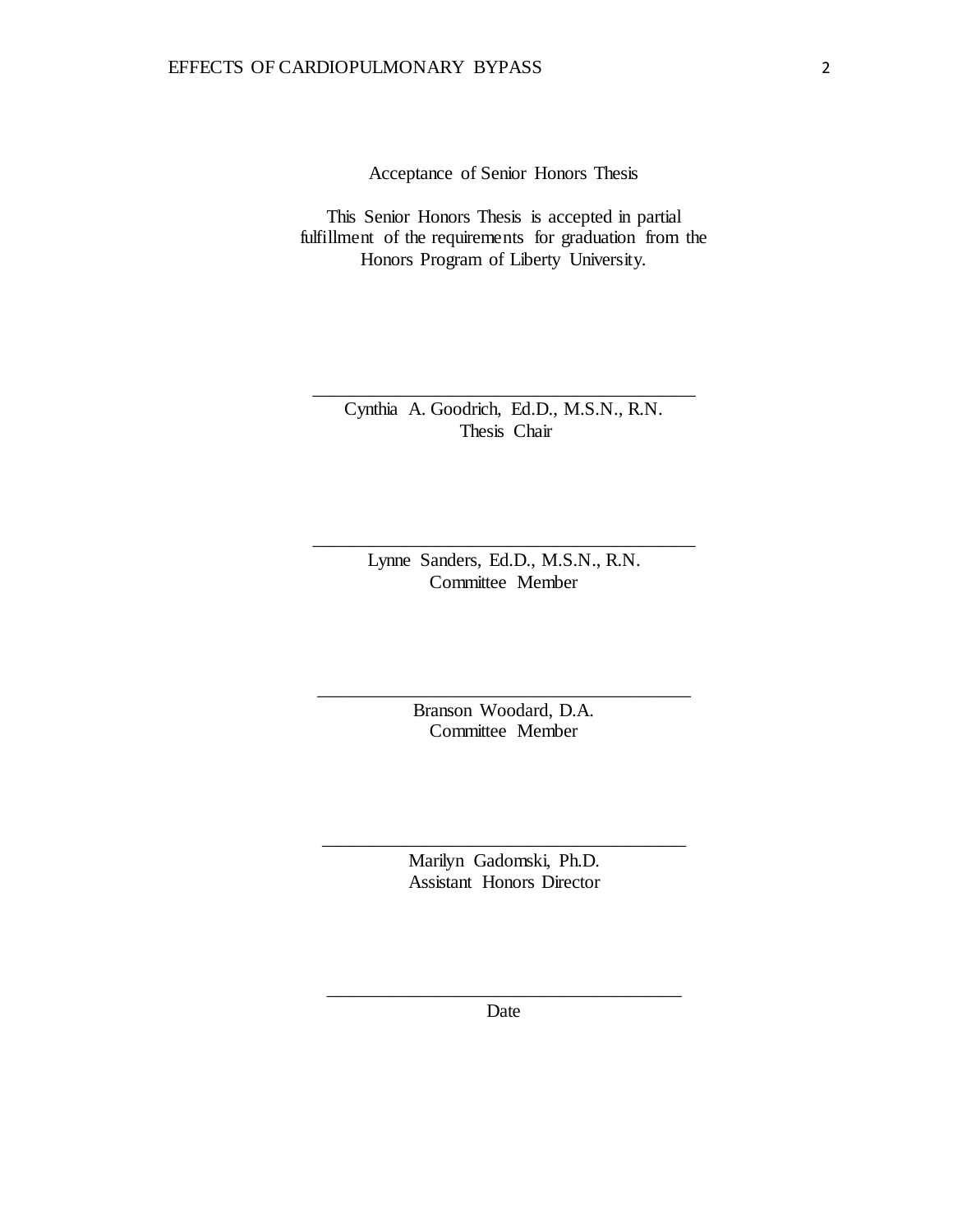### Abstract

Throughout the United States, the use of the cardiopulmonary bypass (CPB) machine during cardiac surgery has become a widely employed practice. Although this machine has simplified cardiac surgery by allowing the heart to be stopped, the technology also causes adverse effects on a patient's body and cognitive functions. These include complications of the inflammatory system, heart, lungs, kidneys, and brain. Using the CPB can not only cause physical harm, but it can also lead to cognitive decline that can affect the patient's quality of life. Studying the CPB in terms of its adverse effects is imperative to making any effort to diminish the complications. Evidence-based research shows that methods utilizing equipment such as a membrane oxygenator, heparin-coated circuits, and ultrafiltration, as well as several medications may reduce the negative physical and neurocognitive outcomes.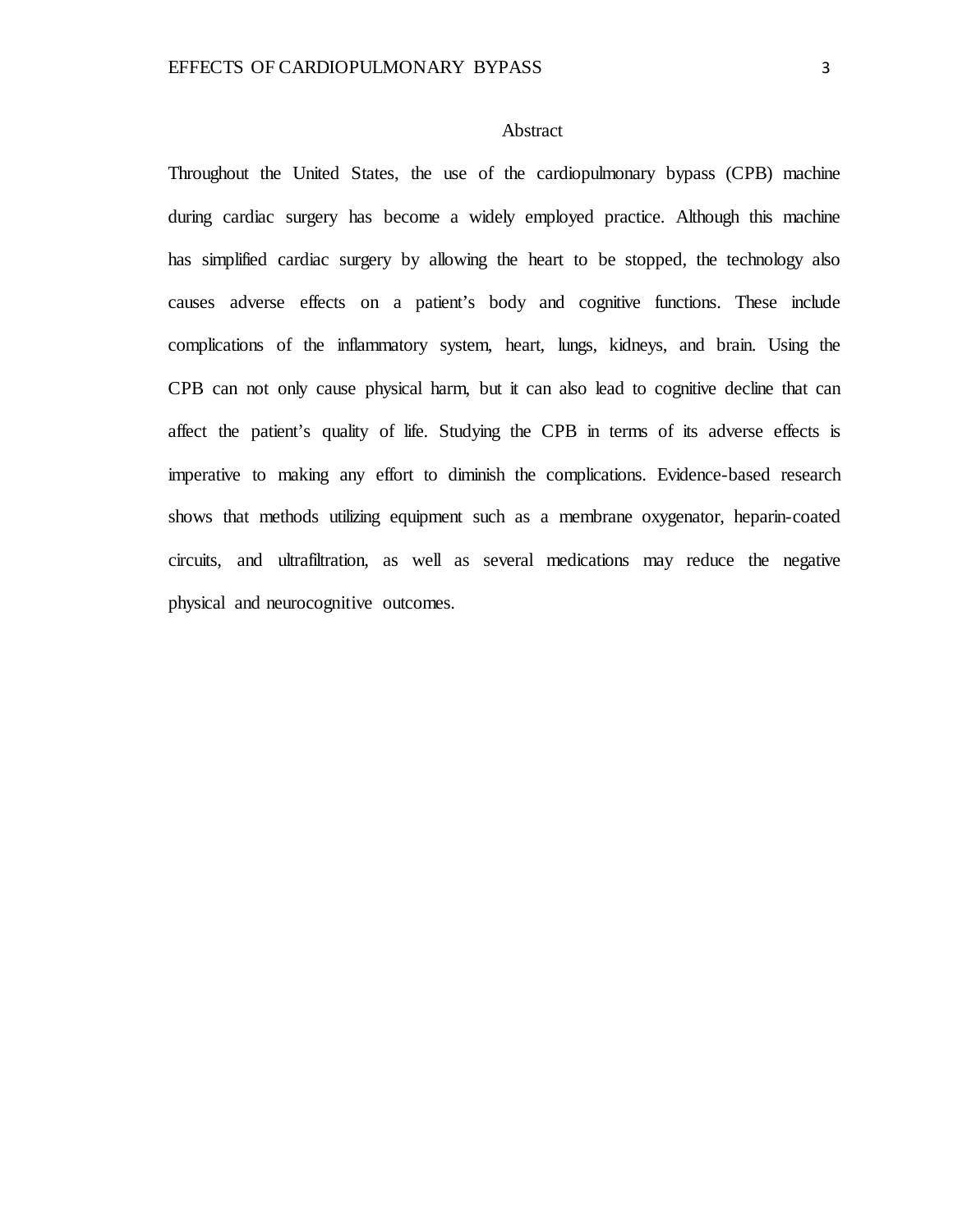The Adverse Effects of the Cardiopulmonary Bypass Machine

The human heart is a miraculous organ. It is continuously, involuntarily pumping blood so that every muscle, every artery, and every cell in one's body can get the oxygen it requires. However, sometimes this process does not work as it should and the body does not adequately receive the blood, and consequently the oxygen, it needs. This is oftentimes due to a blockage in one or more of the coronary arteries, the vessels carrying blood to the heart itself. If the heart is not getting enough blood, it is not getting enough oxygen. Therefore, the heart may infarct and portions of the heart may begin to die. When some of the cardiac tissue dies, the heart's pumping ability is decreased which further continues the cycle of inadequate blood supply. Scenarios such as this one need to be corrected immediately.

Blockages in the heart are often corrected with coronary artery bypass graft surgery while the heart is on the cardiopulmonary bypass (CPB) machine (Lewis, Heitkemper, Dirksen, O'Brien, & Bucher, 2007). While the use of this machine during the surgery has been beneficial in stopping the heart for surgery, it poses many physical, emotional, and cognitive risks that could possibly lead to a diminished quality of life and on the rare occasion, death. Each of these negative outcomes will be further discussed.

### **The Cardiopulmonary Bypass Machine and How it Works**

The CPB is the machine that allows surgeons to operate on a nonmoving, bloodless heart. It allows the heart to be stopped so that it can be cut open and the blockage can be corrected. This machine is the main component in a type of circulation known as extracorporeal circulation, or circulation that takes place outside of the body. Blood normally enters the heart in the right atrium and travels just below that to the right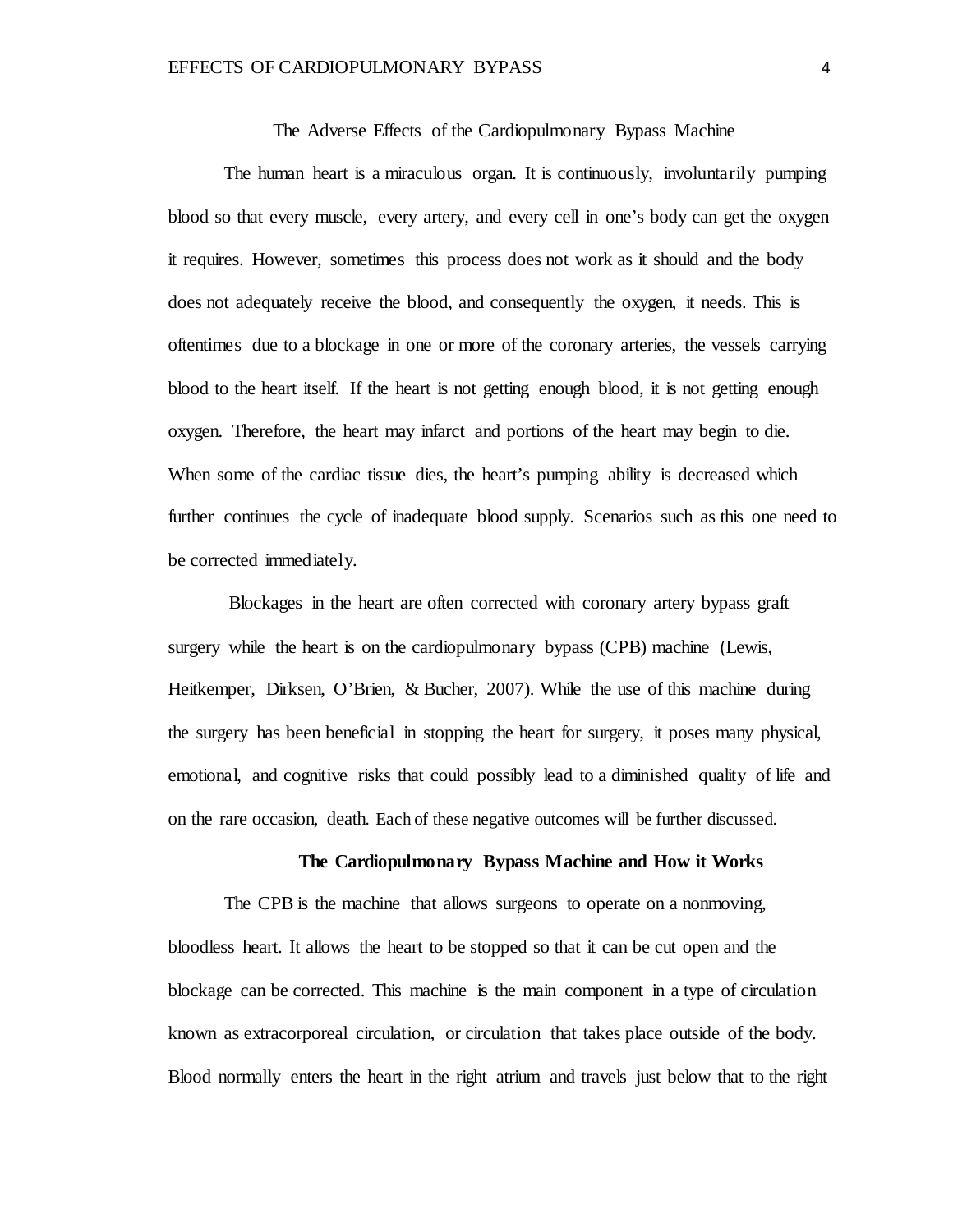ventricle. From there the blood exits the heart into the lungs where carbon dioxide is taken out of the blood and replaced with oxygen. After traveling through the lungs, the blood is sent back into the heart in the left atrium, enters into the left ventricle, and from there is injected into the aorta where it travels to the rest of the body. The cardiopulmonary bypass does nearly the same incredible process, outside of the body, in a machine (Hessel & Edmunds, 2003).

## **Stilling the Heart**

In order to use the CPB, the heart must be stopped. Cardiac surgery with CPB cannot occur if the heart is still beating. Cardioplegia is the act of stopping the heart so a surgeon can operate on it. This process is done by using a solution composed of eight to twenty mEq/L of potassium, magnesium, and other components (Hessel & Edmunds, 2003). This solution may be injected into the aortic root (portion of the body's main artery that is connected with the heart) that is proximal to the clamp. Using this method will allow the solution to enter only the heart and not travel systemically. When the solution is injected into the aortic root it is known as antegrade; inserting it into the coronary sinuses is called retrograde. This mixture will arrest the heart during diastole within 30 to 60 seconds and may be combined with either a crystalloid solution or blood (Hessel & Edmunds, 2003).

#### **The Use of Hypothermia**

There has been much research and debate on whether or not the patient should be placed in a hypothermic state during CPB. Whether warm or cold cardioplegia is used, research shows that using a potassium solution will decrease oxygen consumption of the heart by 90%, but using a hypothermic state will decrease the oxygen consumption even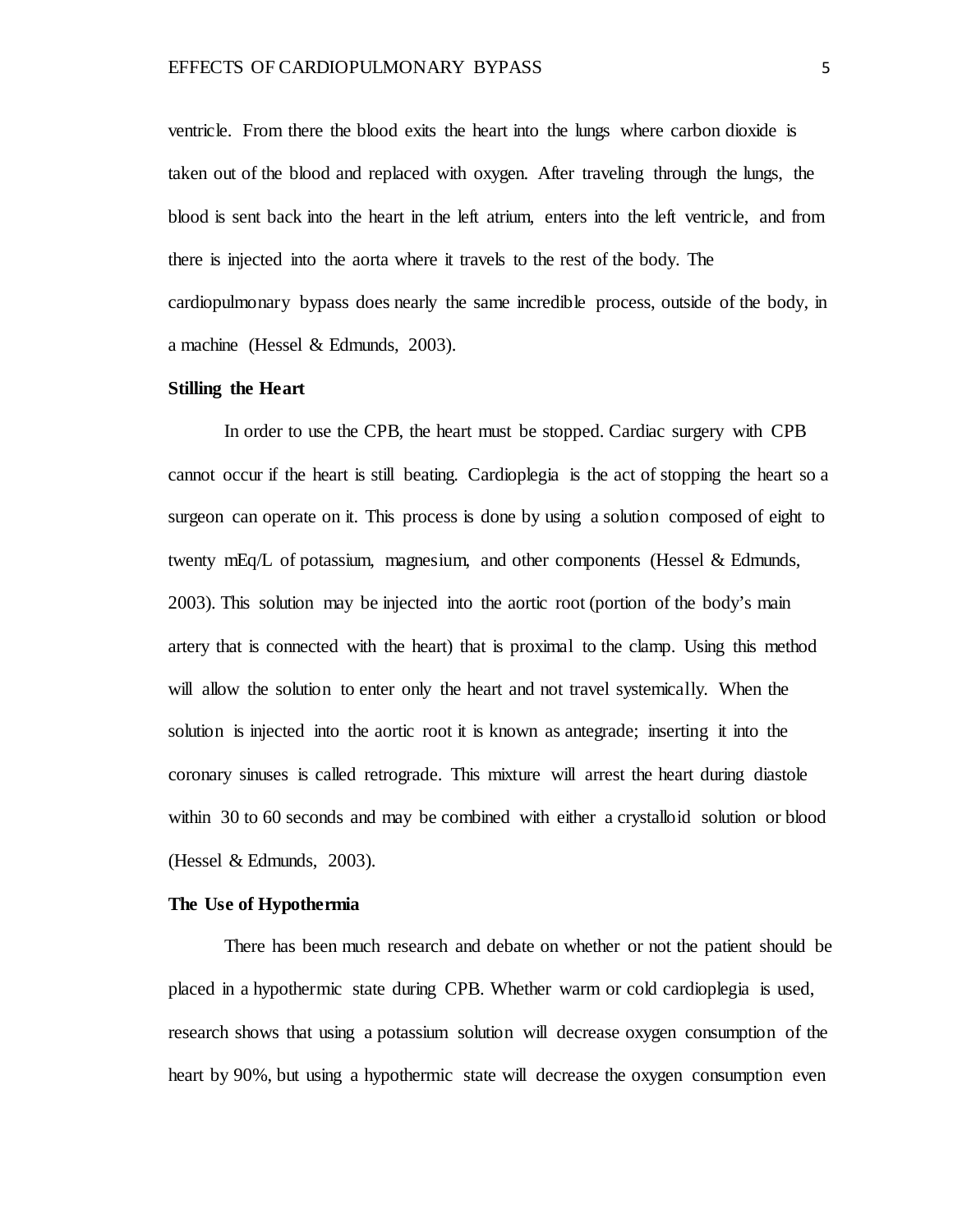further by an additional 5% to 20% (Flynn, Adams, & Alligood, 2003). The patient may be chilled to a temperature of 25°C-34°C for moderate hypothermia and even less for deep hypothermia. Chilling the body showed to reduce oxygen consumption in the heart to preserve the muscle, as well as protect neurological function. According to Nussmeier (2005), every 1°C that the temperature is lowered, cerebral metabolic rate is decreased by 7%. Decreasing the metabolic rate lessens the brain's need for oxygen which helps to preserve its function. One particular study found that patients who underwent hypothermia to 34°C as opposed to 37°C had a significantly reduced decline in attention and dexterity by 55.6% and 41.3% (Nathan, Wells, Munson, & Wozny, 2001). Although many benefits to hypothermic cardioplegia have been found, warm cardioplegia has shown to be advantageous as well (Flynn et al., 2003).

#### **How the CPB Works**

After the heart is stopped, cannulas can either be placed in the superior and inferior vena cava or a single cannula can be placed in the right atrium (Hessel  $\&$ Edmunds, 2003). Placing the cannulas in these locations collects the blood before it enters into the heart. From there, the blood travels into the venous reservoir. The reservoir is a great holding place for up to one to three liters of blood. It also helps to trap any venous bubbles and is the site for adding any medications or extra blood if necessary. After the reservoir, the blood enters into the membrane oxygenator. This is the vital section of the CPB that acts as the lungs of the machine. The membrane oxygenator consists of an extremely thin microporous membrane made of either polypropylene or silicone rubber. This membrane separates the gases from the blood. Although carbon dioxide is diffusible in plasma, oxygen is not and the blood must be spread very thin so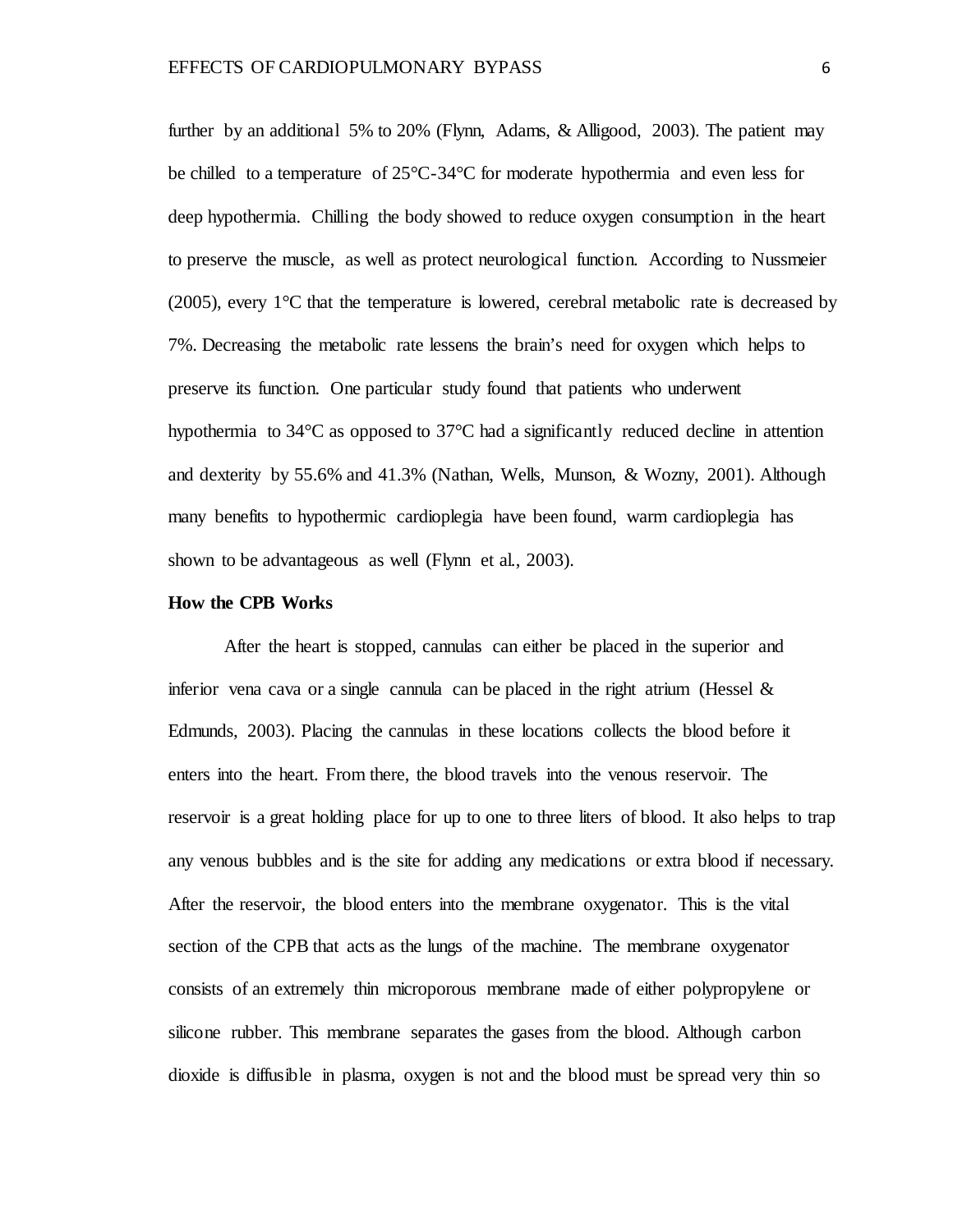the oxygen may diffuse into the blood. Membrane oxygenators add up to 470 mL of oxygen and extract 350 mL of carbon dioxide from the blood every minute (Hessel  $\&$ Edmunds, 2003).

A heat exchanger is also used in conjunction with the oxygenator. This device is typically placed just before the oxygenator because it helps to prevent bubbles from forming in the blood. The heat exchanger may be used to either warm or cool the blood based on the institution's policies, but generally the blood is cooled to minimize oxygen consumption. Monitoring the temperature of the blood during the operation as well as observing the speed and temperature of rewarming afterward is important. Rewarming too quickly or to too great a temperature may cause significant problems. It is also necessary that the cardioplegia system has its own separate heat exchanger (Hessel  $\&$ Edmunds, 2003).

During the surgery and through the use of the CPB, many microemboli are produced. These are tiny clots formed either by gases or blood particles. Emboli have been found to be the cause of many difficulties following surgery. Because the brain receives 14% of cardiac output, it is especially vulnerable to receiving one or more of the microemboli which oftentimes lead to stroke (Hessel & Edmunds, 2003). Therefore, the CPB must reduce the number of microemboli to decrease the chance of plugging a vessel throughout the body. Prevention of microemboli is accomplished through the use of a membrane oxygenator, the prevention of air entering the circuit, and the use of a microfilter. Whether the microfilter is a depth filter or a screen filter, it will effectively trap microemboli and prevent them from reentering the blood stream (Hessel  $\&$ Edmunds, 2003).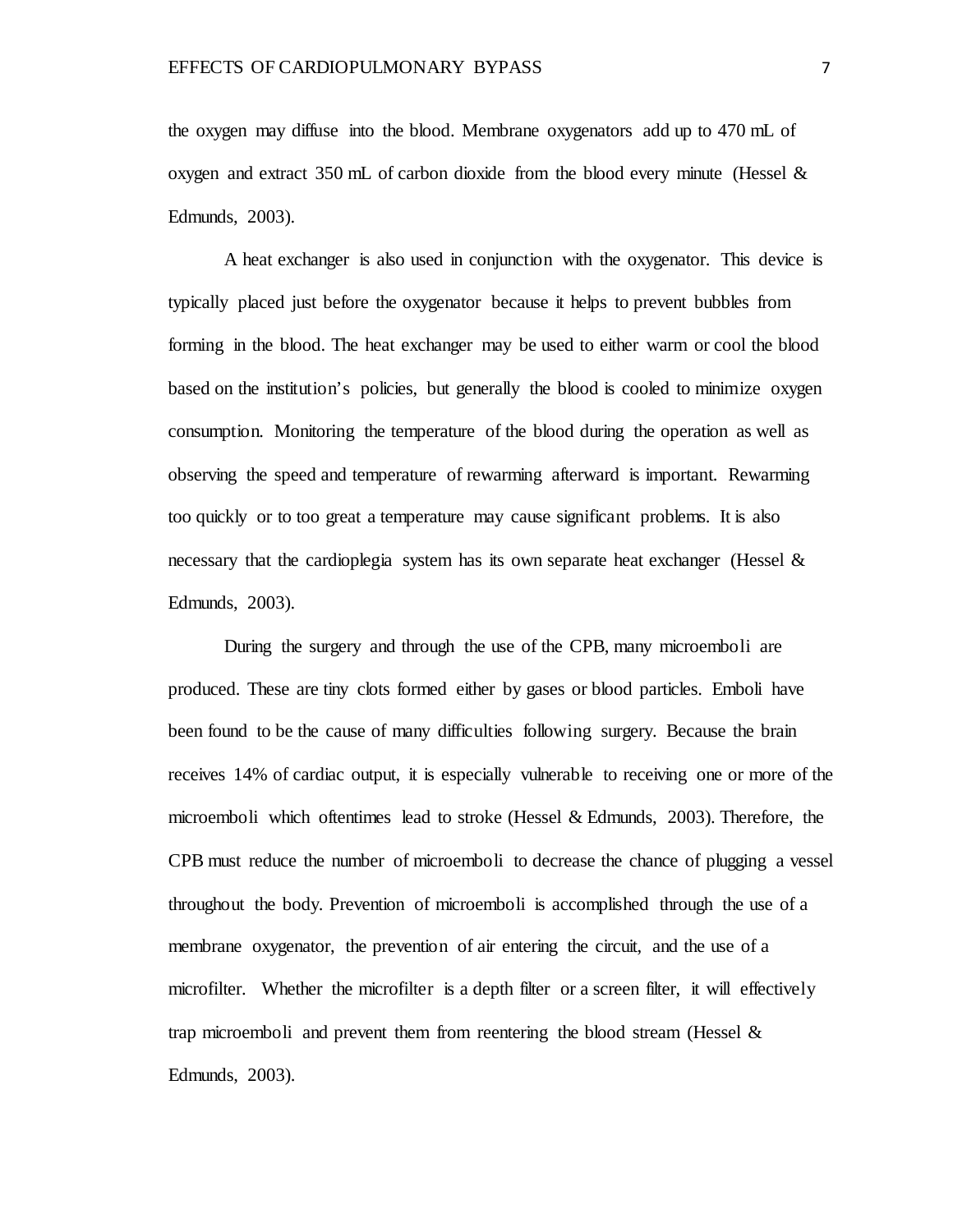Once the blood is oxygenated and filtered, it enters the body, again bypassing the heart completely. A cannula into the ascending aorta is usually the entrance point of choice, but the femoral or iliac arteries are options as well. The surgeon may choose to use the femoral or iliac arteries if plaque lines the aortic wall. Atherosclerosis in the aorta is dangerous, because if pieces of the plaque become dislodged, these pieces may travel to the brain and cause a stroke (Hessel & Edmunds, 2003).

## **Negative Effects of the Cardiopulmonary Bypass**

## **Physical Adverse Effects**

**Systemic inflammatory response.** When the blood travels through the CPB, it is traveling through something much different than its usual familiar environment. Instead of traveling through the vessels that it was designed to go through, the blood is now flowing through polyvinyl chloride tubing (Hessel & Edmunds, 2003). Although the tubing is compatible with blood, blood was obviously not made to travel through the tubing. Because the blood is being introduced to this foreign material, it is only natural that the body tries to protect itself. Therefore, the systemic inflammatory response syndrome (SIRS) often occurs after CPB as the body's reaction to the new substance. It is characterized by the body producing at least two of the following characteristics: temperature  $>38^{\circ}$ C or  $<36^{\circ}$ C, heart rate  $>90$  beats per minute, respiratory rate  $>20$ breaths per minute or  $PaCO2 < 32$  mmHg, or leukocytes  $>12,000$  (Laffey, Boylan, & Cheng, 2002).

Several factors may account for SIRS in many patients. One of them is the fact that the blood comes in contact with the foreign substances of the tubing and the machine itself. The second is known as an ischemia-reperfusion injury. Once the aorta is clamped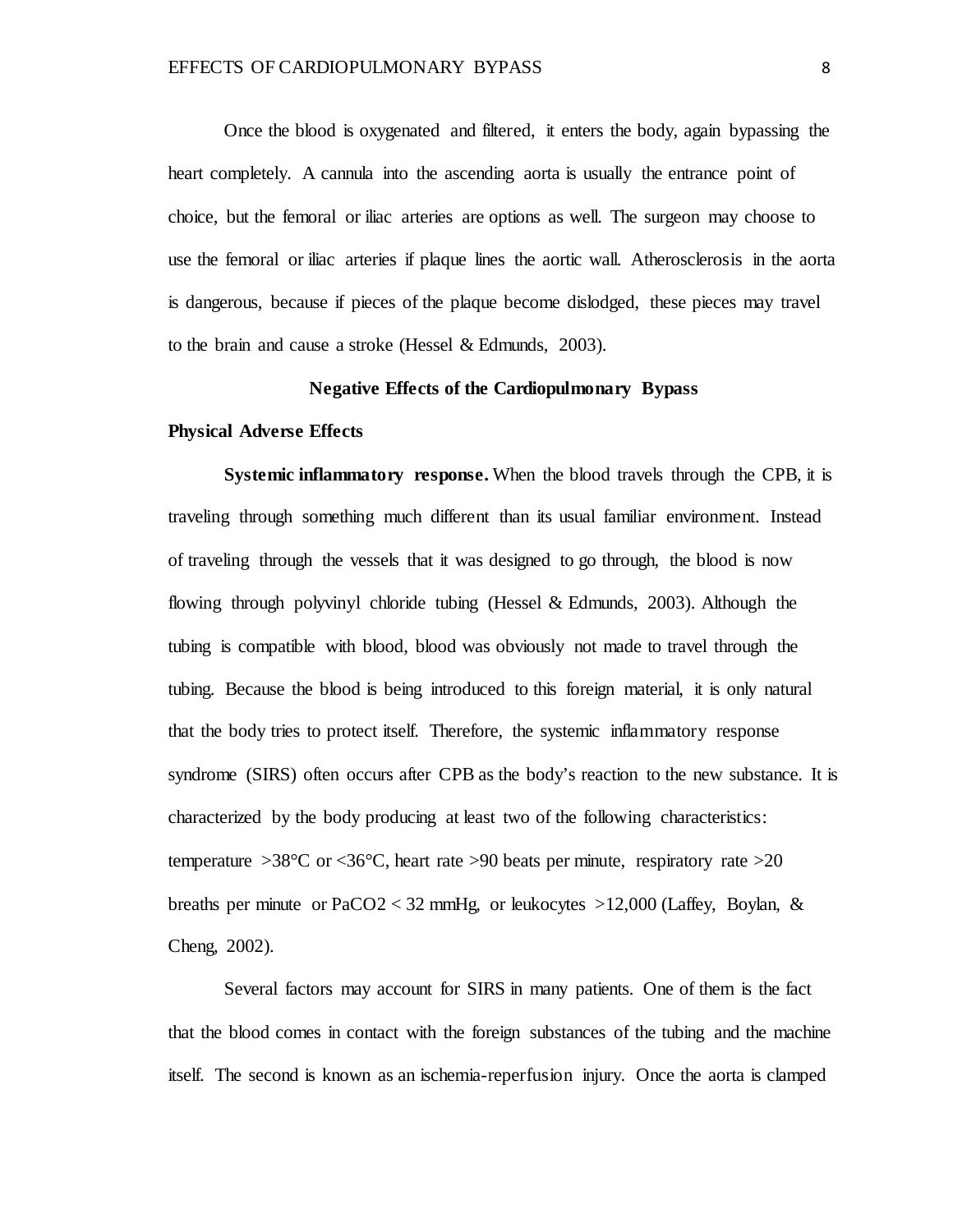off, organs such as the brain, heart, lungs, and kidneys may not receive adequate oxygenation and may therefore experience some ischemia. But once these are reperfused when the clamp comes off, studies show that components of the inflammatory response are released, contributing to SIRS. Another factor that may indirectly lead to SIRS is the release of endotoxins from the abdominal organs after they incur injury. This injury occurs because the splanchnic vessels (vessels supplying the abdominal viscera) are generally hypoperfused during and after use of CPB (Laffey et al., 2002). Once this damage occurs, the endotoxins are released and are thought to be a cause of inflammatory response activation (Cremer et al., 1996; Laffey et al., 2002). Other factors not specifically noted with CPB that activate the response include surgical trauma, blood loss, and hypothermia, all of which also occur during cardiac surgery, leading to greater inflammation (Laffey et al., 2002).

Once the inflammatory response is activated, the body releases many different components. Complement is one of these inflammatory components that consists of several different elements. Two of these, C5a and C3a, show to be significantly elevated after CPB during a study of the inflammatory process after on-pump cardiac surgery (use of CPB) and off-pump (use of beating heart) (Ascione et al., 2000). Cytokines, such as tumor necrosis factor (TNF) and several of the interleukins (IL), are also a major component of the inflammatory response that may be increased (Laffey et al., 2002). When studying the effects of on-pump surgery, it was found that IL-8 increased and remained elevated after surgery (Ascione et al., 2000). IL-6 levels were also elevated after CPB and again at 3 hours past surgery (Cremer et al, 1996). Other elevated inflammatory components due to CPB include monocytes, neutrophil and leukocyte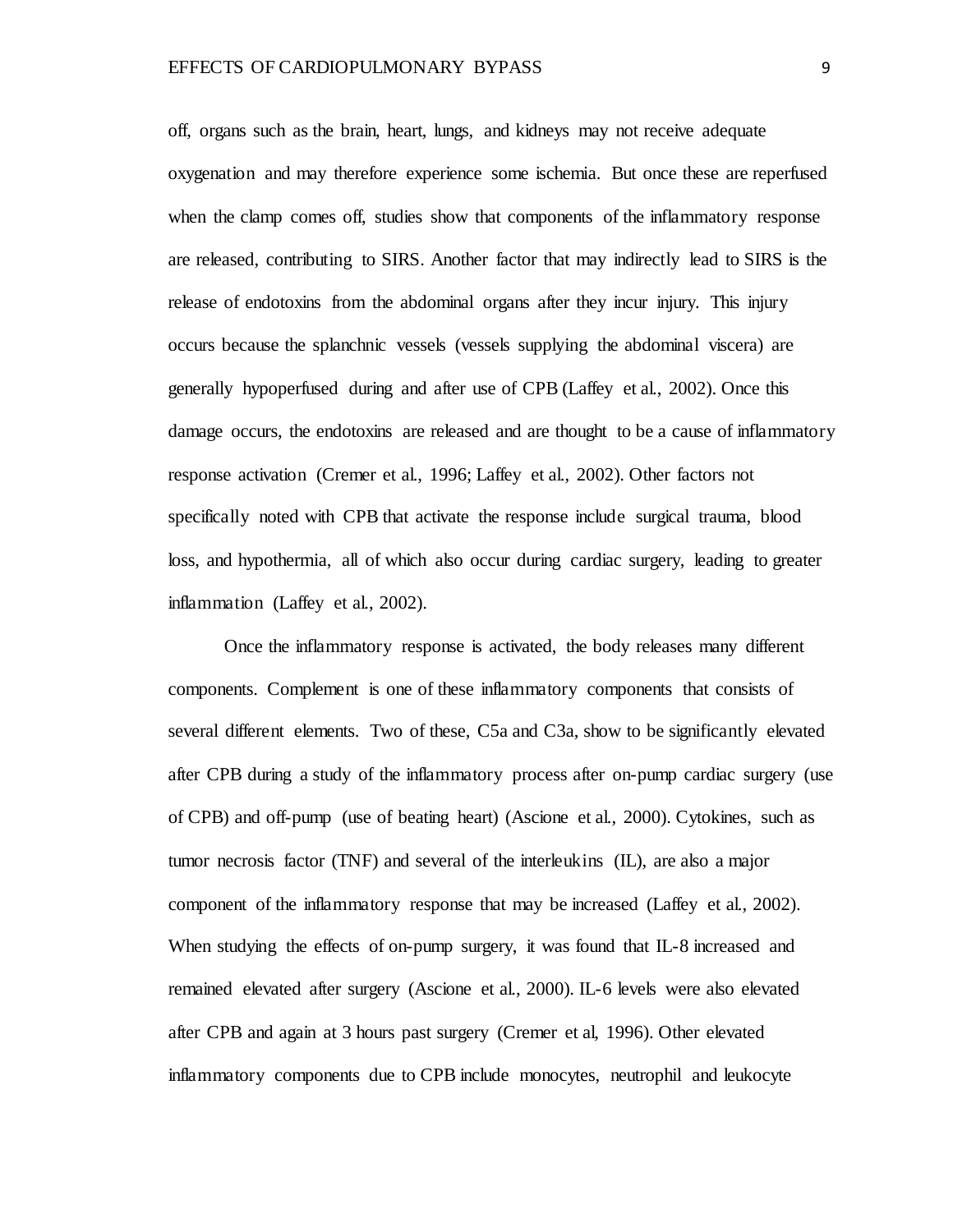elastase, and white blood cell counts (Ascione et al., 2000; Cremer et al., 1996; Edmunds, 1998; Laffey et al., 2002). The coagulation-fibrinolytic cascades are also two very important responses to inflammation. Certain plasma factors activate during CPB to form thrombin which in turn forms an insoluble fibrin clot. This process is pivotal to the understanding of how CPB can affect the body. Once the endothelium of a vessel is damaged by inflammation, its surface becomes more susceptible to platelet and clot adhesion. This has been linked to the progression of atherosclerosis and other cardiovascular complications (Laffey et al., 2002).

Approximately 20% of *low-risk* patients develop complications following CPB (Laffey et al., 2002). Not only does SIRS damage the blood vessels throughout the body, it affects the rest of the body as well. Systemic inflammatory response syndrome is a generalized inflammatory process that contributes to multi-organ failure (Laffey et al., 2002). When inflammatory mediators are elevated, impairment of organ function also occurs. A study concludes that inflammation causes the rise in transaminases, urea, creatinine, and amylase, which each indicate failure of certain body organs following surgery (Cremer et al., 1996).

**Cardiovascular effects***.* Although the purpose of using the cardiopulmonary bypass is ultimately to correct heart problems, using this machine often leads to other adverse cardiovascular effects. These effects may be due to the inflammatory response causing aggravation to the heart, or just due to the fact that the heart is being operated on, manipulated, often frozen, and changed. One common problem after CPB is that the heart develops an arrhythmia which is any abnormal heart rhythm or speed. The most common arrhythmia following CPB is atrial fibrillation (AF), which occurs in up to 40-50% of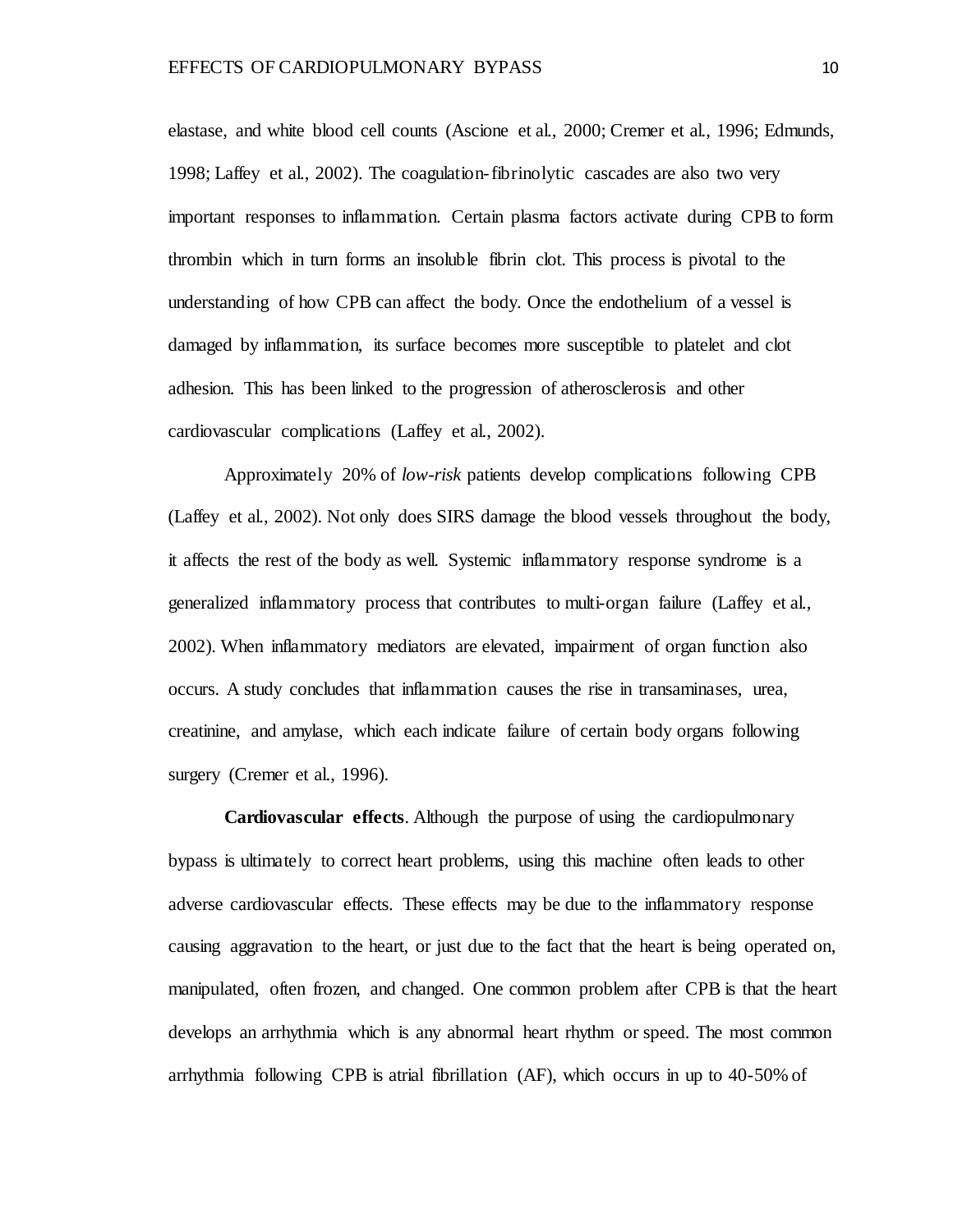patients (Auer et al., 2005; Gunaydin et al., 2007). Atrial fibrillation is defined as "rapid randomized contractions of the atrial myocardium, causing a totally irregular rapid atrial rate" (Fibrillation, 2003, p. 672).

This arrhythmia that commonly happens within four days of surgery may cause hypotension, tachycardia, heart failure, stroke, and other potentially fatal events (Auer et al., 2005; Gunaydin et al., 2007). It is not known exactly what causes AF post-CPB, but it is probably due to a multitude of factors. One study found that inflammation from SIRS plays a direct role in causing atrial fibrillation. Two groups undergoing CPB were studied. When the first group underwent cardiac surgery, their cardiopulmonary bypass machine was supplied with leukofiltration and the surface of the inside of the machine and tubing was modified with a Polymethoxyethylacrylate coating. These are two methods thought to reduce the inflammatory response. The second group did not have either of these methods, and the CPB was left as it normally is. After surgery, results showed that in the first group with the leukofiltration and coating, the inflammatory mediators, such as IL-2, C3a, and white blood cells, were significantly lower. Only 10% of the first group developed atrial fibrillation whereas 35% of the group with no modification developed this arrhythmia. This study shows that inflammation plays a significant role in the development of cardiac issues after surgery (Gunaydin et al., 2007).

While the inflammatory process may play an important role in causing AF, other factors may relate to its development. Increased age may be a primary factor. Sixty-nine was the median age for those that developed AF, while 64 was the median age for those that did not (Auer et al., 2005). This same study found that the type of cardiac surgery may be a risk factor. As opposed to a coronary artery bypass graft surgery, the research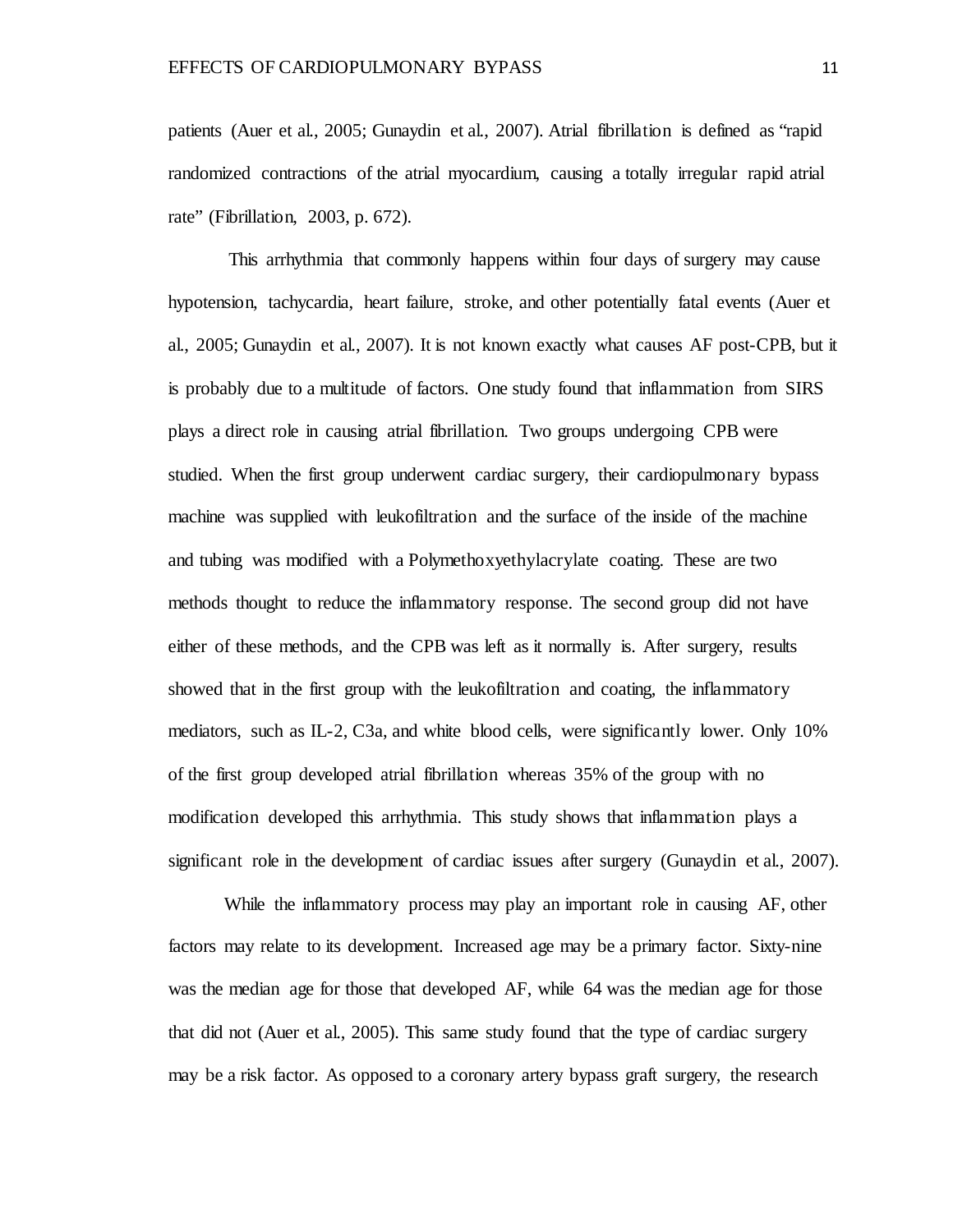from this study showed that surgery for valvular heart disease led to a greater number of patients with postoperative AF. This may occur because valvular heart surgery often requires manipulation of the nerve fibers that cause heart conduction. Any damage to the conduction system may increase the likelihood for AF (Auer et al., 2005). Creswell et al (2005) researched many studies to find the risk factors for AF. Patients that were placed in a mild hypothermic state (34°C) during surgery had fewer incidences of postoperative AF than those in moderate hypothermia (28°C). Other factors found in this review that are associated with less AF incidences are the use of posterior pericardiotomy and the use of heparin-coated circuits (Creswell, Alexander, Ferguson, Lisbon, & Fleisher, 2005).

The heart may be damaged in other ways besides developing an arrhythmia. Using CPB was found to release a greater amount of troponin T within the first 72 hours postoperative compared with patients who had beating heart surgery (Khan et al., 2004). Troponin T is a cardiac specific protein that is released after myocardial injury. Therefore, since the level was elevated even higher after CPB, it shows a greater amount of injury to the heart muscle. Another study found that there was moderate biventricular dysfunction in nearly every patient immediately after bypass. Based on the patient's preoperative ejection fraction and degree of cardiac dyssynergy (muscular incoordination), some patients were able to recover from the biventricular dysfunction while others were not (Mangano, 1985).

**Pulmonary dysfunction***.* Another important finding after CPB is that the lungs are also oftentimes negatively affected. Up to 20% of patients after cardiac surgery with CPB need to be ventilated for more than 48 hours because of the pulmonary dysfunction (Shlensak & Beyersdorf, 2005). Studies have shown that this pulmonary dysfunction is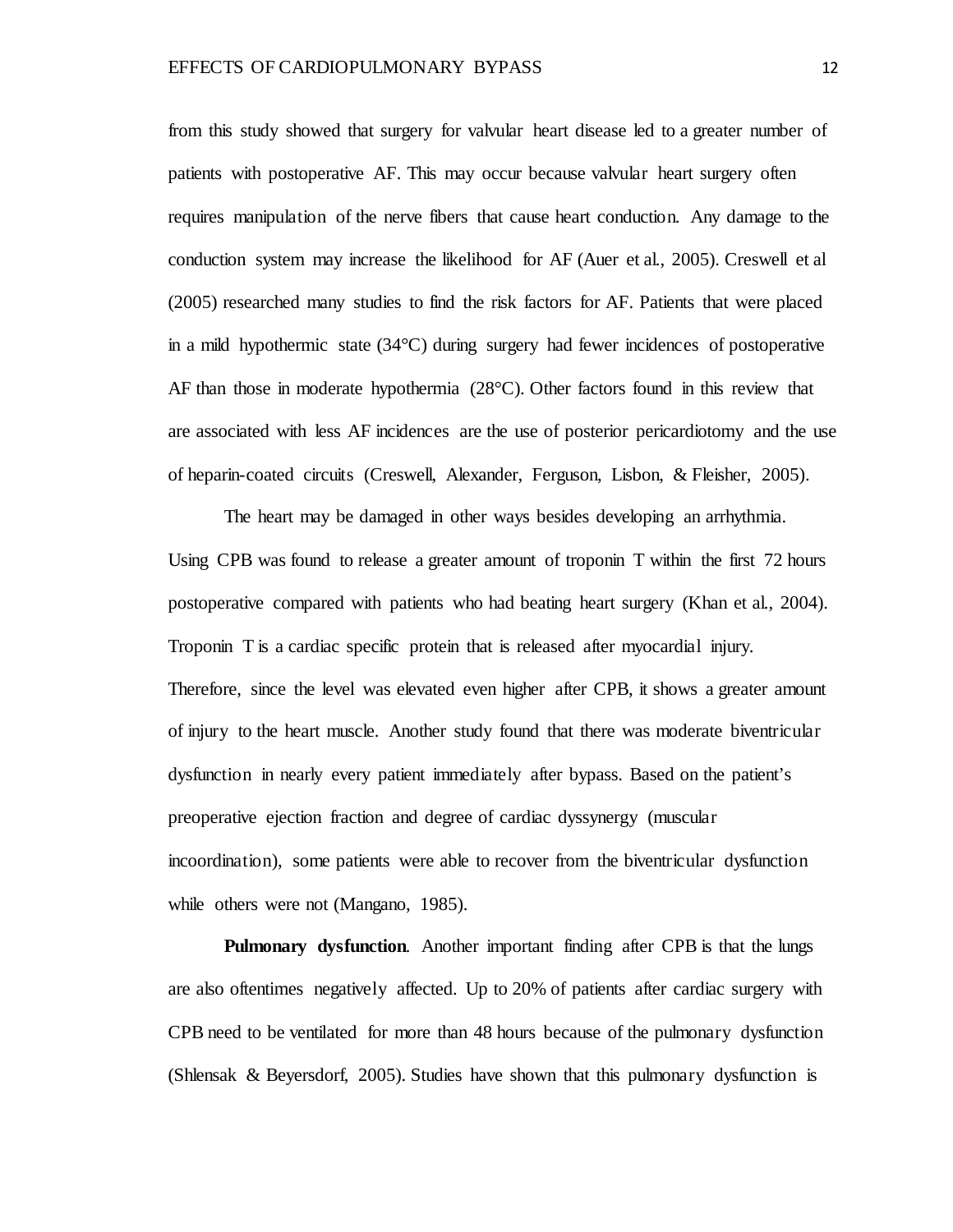caused by a variety of factors such as inflammation and ischemia (Ng, Wan, Yim, & Arift, 2002; Raijmakers et al., 1993; Shlensak & Beyersdorf, 2005).

The inflammation caused by CPB as discussed earlier plays a role in pulmonary dysfunction. This often leads to pulmonary edema and excessive pulmonary secretions (Shlensak & Beyersdorf, 2005). One study examined a lung biopsy post-surgery and found that the pneumocytes and endothelial cells of the lungs were swollen and necrotic. This damage was due to alveolar edema caused by the leakage of neutrophils and erythrocytes caused by inflammation. The edema, coupled with the facilitation of inflammatory cells and the buildup of alveolar protein, causes decreased lung compliance. This reduced compliance is evidenced by an increase in lung permeability, an increase in pulmonary vascular resistance, and changes in lung surfactant (Ng, Wan, Yim, & Arift, 2002). One study researched the increase in lung permeability caused by CPB using the 67Ga-transferrin pulmonary leak index. This study showed that CPB causes a pulmonary vascular leak that was identified using 67Ga kinetics. The researchers concluded that this leakage may be leading to pulmonary injury as well as the increased permeability (Raijmakers et al., 1993).

This inflammatory process may also rarely cause acute respiratory distress syndrome (ARDS). In a study of 3,278 patients undergoing CPB, 13 of them developed ARDS that resulted from the toll the inflammation took on the lungs. Although this is only 0.4% of the total population, two of those patients died. ARDS is often associated with a high mortality rate. In this study it was 15%, but other studies show the mortality rate of ARDS after CPB to be between 30-70% (Milot et al, 2001).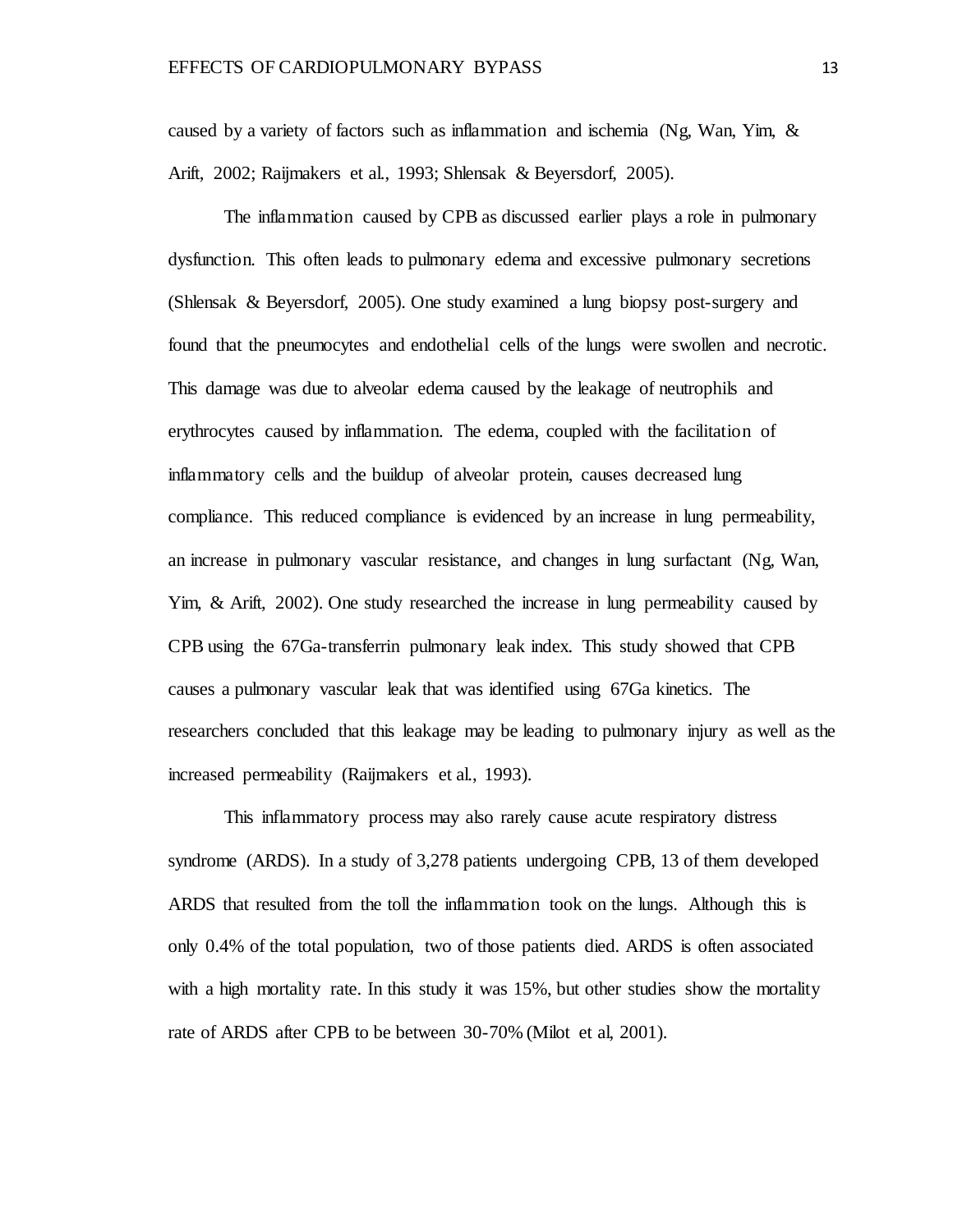Ischemia of the lungs can also be a factor leading to pulmonary dysfunction. During CPB, the pulmonary artery through which deoxygenated blood enters the lungs is oftentimes clamped. This leaves only the bronchial arteries to supply blood to the lungs. Studies show that circulation of the bronchial artery (main vessel supplying oxygenated blood to the lungs) is greatly reduced during CPB, and this may be causing ischemia of the lungs (Shlensak & Beyersdorf, 2005).

In a separate study, two groups of piglets on CPB were examined. The first group was on CPB for 90 minutes and the pulmonary artery was clamped. The second group was also on CPB for the same amount of time; however the pulmonary artery was not clamped. In the end, both groups showed lung injury. This injury was determined by the increase in pulmonary vascular resistance, increased alveolar-arterial oxygen gradients, and decreased pulmonary compliance. Although both groups on CPB demonstrated pulmonary dysfunction, the first group whose pulmonary artery was clamped showed significantly greater damage. This study suggests that partial CPB in which the pulmonary artery is not clamped may be a better choice to decrease pulmonary injury (Chai et al., 1999).

One study discovered that CPB alone may not be the cause of the lung injury. It may be the result of several factors. These may include general anesthesia, sternotomy, violation of the pleura, administration of heparin-protamine, hypothermia, and others (Ng, Wan, Yim, & Arift, 2002). In one study, atelectasis, as opposed to vascular lung injury, is the main cause of pulmonary dysfunction (Groeneveld, Jansen, & Verheij, 2007). The authors concluded that the atelectasis was not caused by CPB. The amount of pulmonary injury caused by CPB has yet to be determined and is still currently being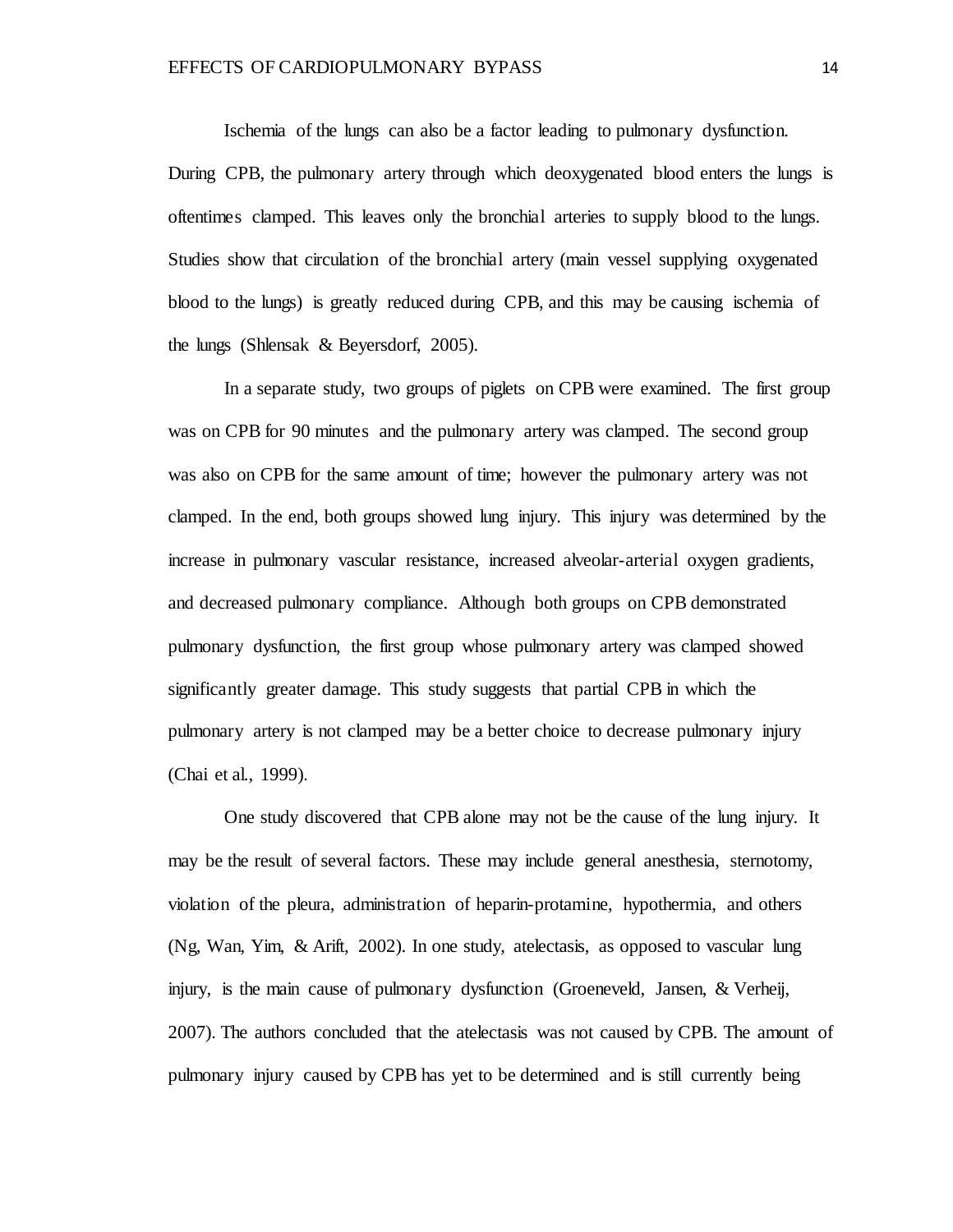researched. No conclusive evidence has been found (Groeneveld, Jansen, & Verheij, 2007).

**Renal complications***.* The kidneys are very susceptible to injury after cardiac surgery with CPB. Up to 30% of these patients using CPB develop acute renal failure (ARF) and approximately 1% then requires dialysis (Rosner & Okusa, 2006). This kidney injury may then further lead to higher mortality, longer stays in the intensive care unit, and a greater risk for infectious complications. The type of cardiac surgery may play an integral role in the development of ARF. Combined coronary artery bypass grafting/valvular surgery poses the greatest risk for developing ARF (4.6% of patients), while typical coronary bypass grafting has the lowest incidence (2.5%; Rosner & Okusa, 2006).

Although the main focus of most studies is how the CPB affects renal function, Rosner and Okusa stated that most patients who are about to undergo cardiac surgery have already sustained minor or major renal insults (Rosner & Okusa, 2006). If the patient has had a myocardial infarction, then his left ventricular function was probably reduced which in turn minimizes cardiac output and reduces renal perfusion. This and other causes of renal injury preoperatively may add to the adverse effects of the CPB.

Glomerular filtration rate (GFR) is the most important determinant of renal function (Sear, 2005). The GFR is oftentimes measured by creatinine clearance. Any reduction in GFR below the normal limit illustrates that the kidneys are not functioning properly to filter urine. In a study comparing on-pump versus off-pump, the on-pump group showed a significant decrease in GFR as demonstrated by a decrease in creatinine clearance (Ascione, Lloyd, Underwood, Gomes, & Angelini, 1999). An increase in the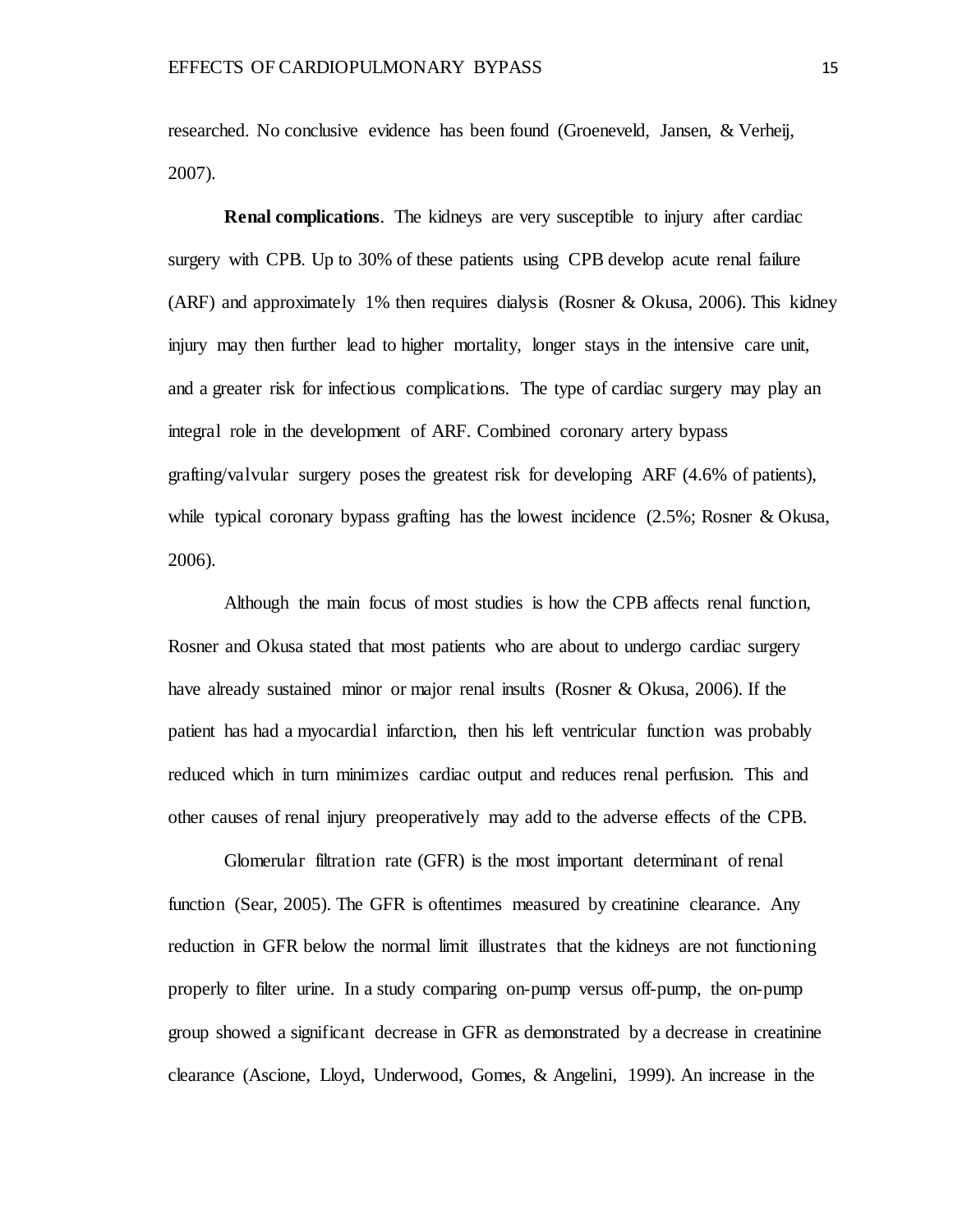albumin-to-creatinine ratio and an increase in N-acetyl glucosaminidase activity in the on-pump groups showed renal dysfunction as well. Each of these renal tests shows that CPB can be harmful to kidney function. In a separate study comparing on and off-pump cardiac surgery, patients undergoing on-pump surgery had more severe cases of acute kidney injury (Massoudy et al., 2008). In this particular study, acute kidney injury was defined by having an increase in serum creatinine  $\geq 50\%$  or  $\geq 0.3$  mg/dl within 48 hours. Although the off-pump group did show signs of kidney injury, these patients developed it less often and had milder cases. The on-pump group also needed more renal replacement therapy (Massoudy et al., 2008).

Many suggestions have been made as to why the kidneys in particular are injured during CPB. As with most organs, the inflammatory response plays a role. The study comparing on and off-pump patients found the level of C-reactive protein and IL-6 (2 inflammatory markers) to be increased in the on-pump group. This was the group that also had more severe and frequent kidney complications postoperatively. This increase in the inflammatory response may be one of the reasons for the injury (Massoudy et al., 2008). CPB also stimulates several complements, other cytokines, and oxygen free radicals. These inflammatory mediators lead to leukocyte extravasation and edema, causing kidney injury (Rosner & Okusa, 2006).

The kidneys receive 20% of cardiac output and are incredibly sensitive to hypoperfusion (Sear, 2005). Therefore, when the kidneys are not receiving adequate perfusion, cellular injury takes place. These hemodynamic effects play a large part in the occurrence of injury (Rosner & Okusa, 2006). Ascione et al. (1999) identified this injury with hypoperfusion as well as loss of pulsatile perfusion. Other factors associated with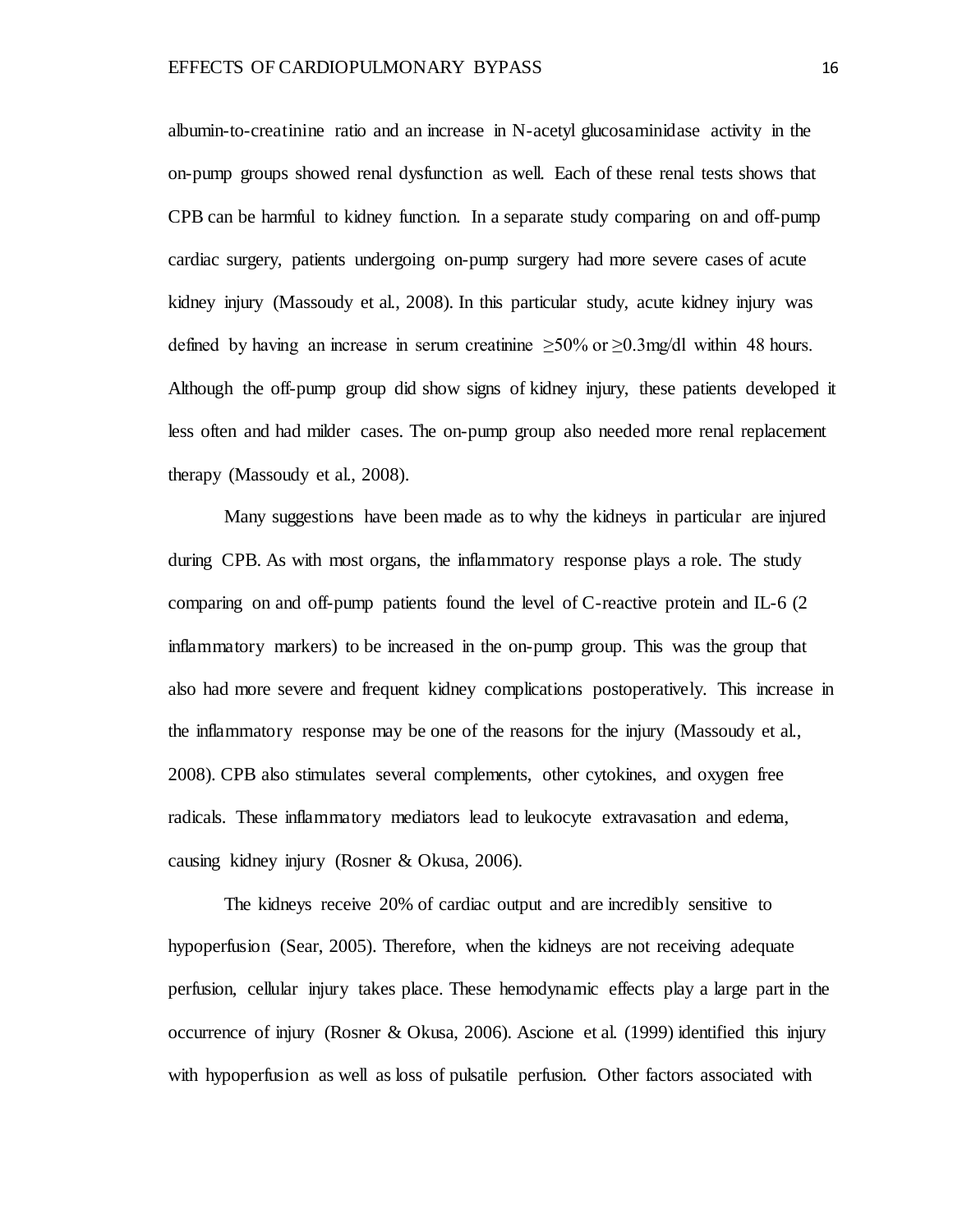causing renal injury may be emboli that enter renal circulation as well as the effects of different vasoactive and nephrotoxic medications (Rosner & Okusa, 2006). A study found that preoperative mild dysfunction plays a major role in postoperative complications. In this study the following complications were common: increased mortality, renal replacement therapy, new onset of atrial fibrillation, and a longer stay in the intensive care. Since the kidneys play a large part in ridding the body of waste, any injury or failure of these organs will have detrimental effects if not taken care of immediately (Ramakrishna et al., 2008).

**Adverse cerebral effects.** Although adverse outcomes affecting all bodily organs can be very serious, those affecting the brain can be most damaging. Damage to the brain is most commonly caused by cerebral emboli (Patel et al., 2002). These may consist of atherosclerotic plaque, air, fat, and platelet aggregates (Roach et al., 1996). Other causes of brain injury may be hemodynamic fluctuations, cerebral hyperthermia after CPB is discontinued, and inflammation. Hypoperfusion with the ischemia/reperfusion cycle to the brain may also be another cause of damage (Hogue, Palin, & Arrowsmith, 2006). Although membrane oxygenators and arterial line filters help reduce these possible causes of injury, neurological adverse effects still occur because of CPB (Carrascal et al., 1999; Hessel & Edmunds, 2003).

Whichever the cause, there are several commonly noted cerebral outcomes. One certain study characterized the types of injuries into four different categories: persistent neurological focal deficits, stupor or coma, temporary neurological focal deficits, and seizures (Carrascal et al., 1999). Results from this study showed that 3% (76 patients) developed some type of complication. Of this 3%, 13 patients developed persistent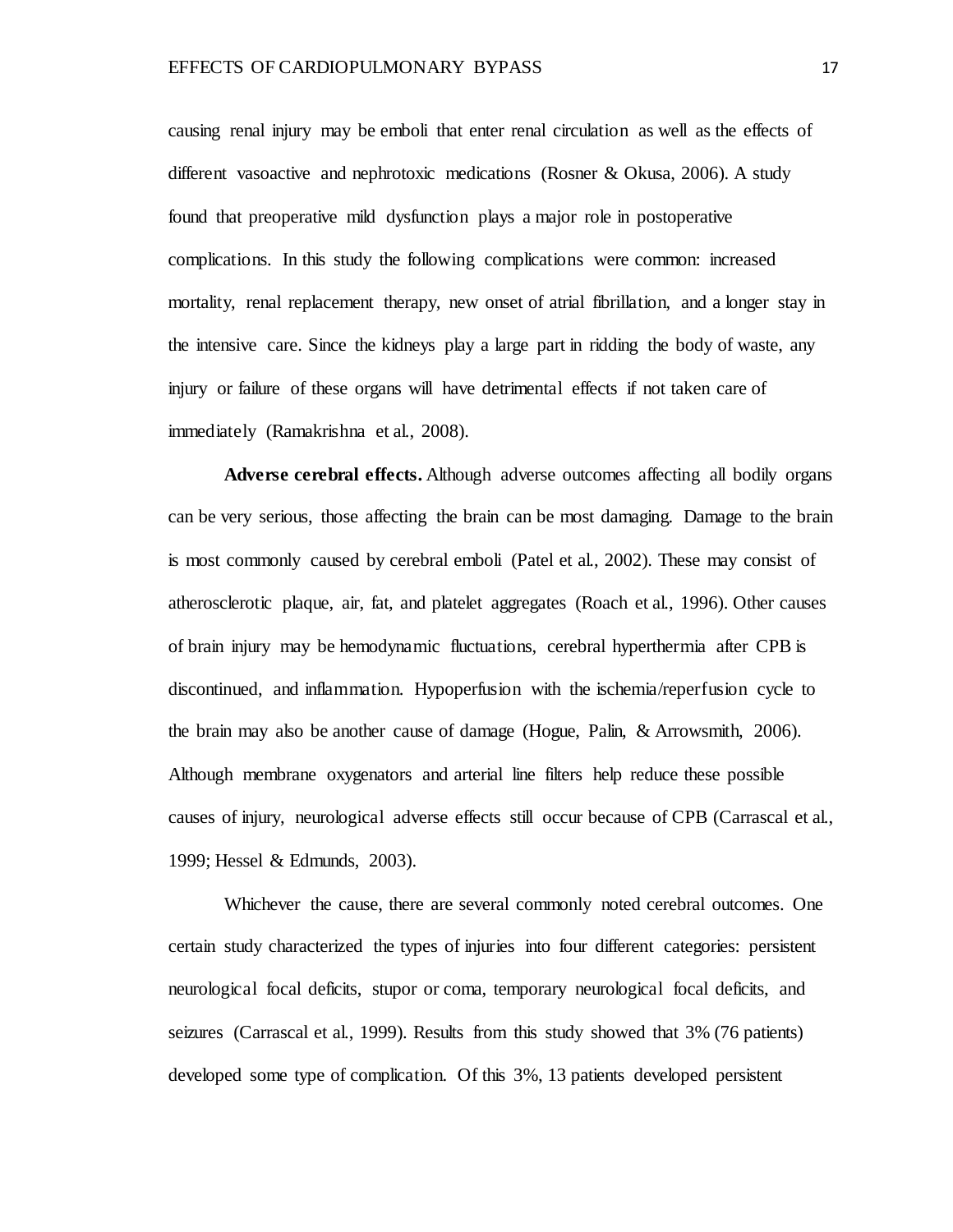neurological focal deficits, 18 had a stupor or coma following CPB, 18 had temporary focal deficits, and 27 had a seizure. Twenty-nine percent of these patients died following surgery. In a separate study, adverse cerebral outcomes took place in 6.1% of the patients. They fell into one of the following categories: focal injury, stupor or coma, deterioration in intellectual function, memory deficit, or seizure (Roach et al., 1996).

When comparing off-pump and on-pump cardiac surgery, there was a 65-fold increase in cerebral microemboli produced during on-pump surgery (Bowels et al, 2001). Although there was not a significant number of deaths or strokes in this study, this massive increase in microemboli helps to show that CPB can very easily present fatal problems. In a similar study comparing off-pump and on-pump surgery, 1.6% of onpump patients developed a focal neurologic deficit (Patel et al., 2002). These deficits may have been aphasia, loss of vision, momoparesis, hemiparesis, or comatose state. Compared with the on-pump, off-pump with aortic manipulation had only 0.4% of patients develop one of these deficits while off-pump without aortic manipulation had 0.5% develop one (Patel et al., 2002).

Although these are not high percentages, each of these studies demonstrates that use of CPB leads to an increase in neurological injury. These injuries may not lead to death, but they can be debilitating and life-changing. There are several identified risk factors: advanced age, prior stroke, systolic hypertension, diabetes, female gender, and atherosclerosis of the ascending aorta (Hogue et al., 2006).

#### **Cognitive Adverse Effects**

One subject that has varying results is that of adverse cognitive function after CPB use. One definition of cognitive decline is a 20% decrease in baseline performance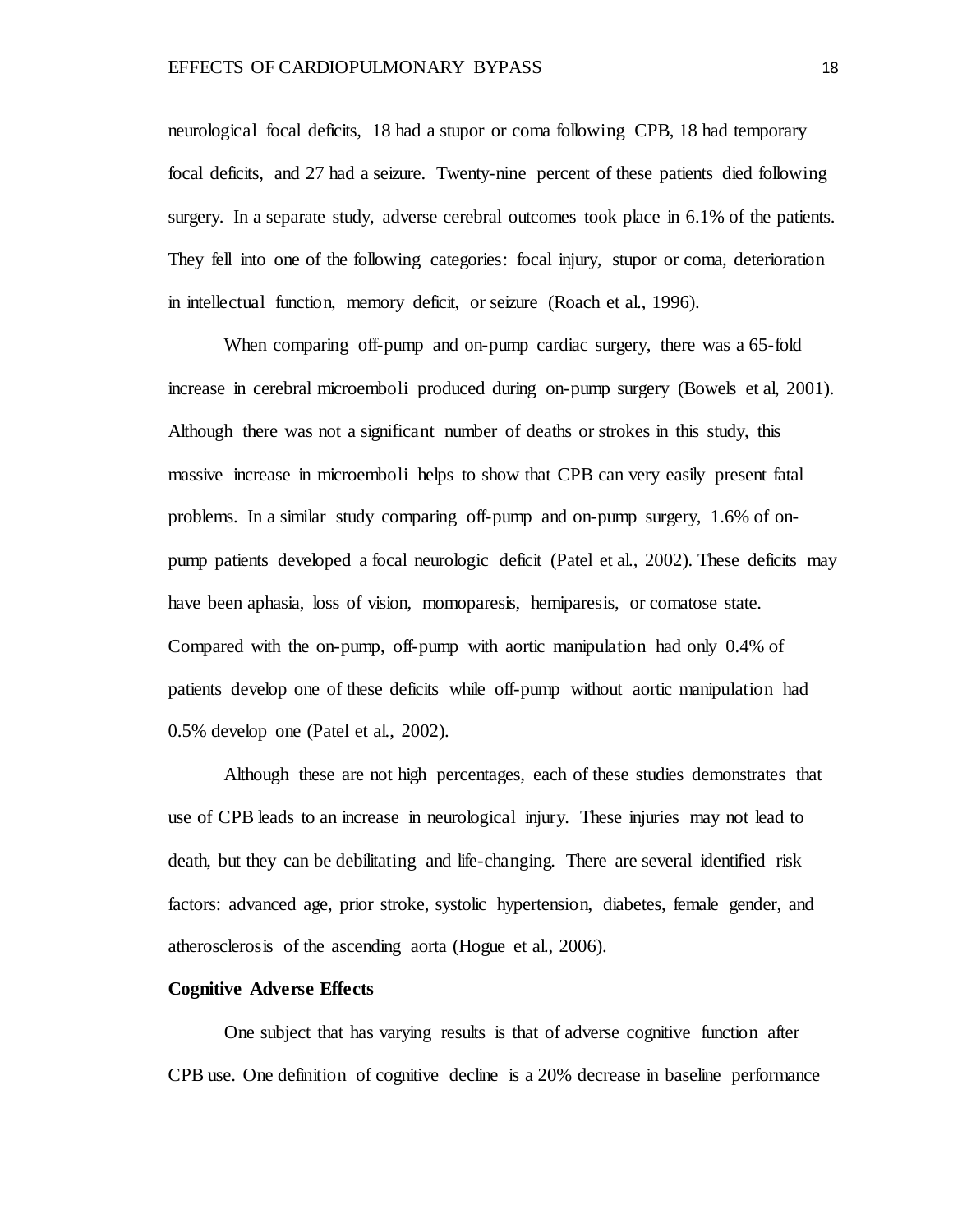in at least 20% of the main variables such as motor skills, verbal memory capacity, and attention (Van Dijk et al., 2002). Cognitive decline can occur in up to three quarters of patients after cardiac surgery and continue for six months in a third of these patients (Newman et al., 2001a). The causes of this decline are similar to those that cause adverse cerebral effects such as a microembolism, inflammation, and hypoperfusion (Newman et al., 2001a).

In a study of 261 patients who underwent cardiac surgery, 53% of those had cognitive decline at discharge, 36% at six weeks, 24% at six months, and 42% at five years (Newman et al., 2001b). Cognitive decline in this study was defined as a drop of at least one SD in the scores on tests of any one of four domains. A drop of one SD is equal to a decline in cognitive function of about 20%. The domains studied are verbal memory and language comprehension, abstraction and visuospatial orientation, attention, processing speed, concentration, and visual memory. From this same study, the author took a different approach and also studied how neurocognitive function affected the patients' quality of life five years after surgery (Newman et al., 2001a). The researchers found that cognitive function postoperatively was directly correlated with long-term quality of life. When the cognitive function immediately after surgery was reduced, the patients generally had lower overall health and were working less productively. Through these results, this author believes that this decline in cognitive function may have negative financial and social implications (Newman et al., 2001a).

The P300 auditory-evoked potentials test measured brain function in a separate study (Kilo et al., 2001). This study reflects information processing, alertness, and memory updating. When this test was used on patients who used CPB, the P300 was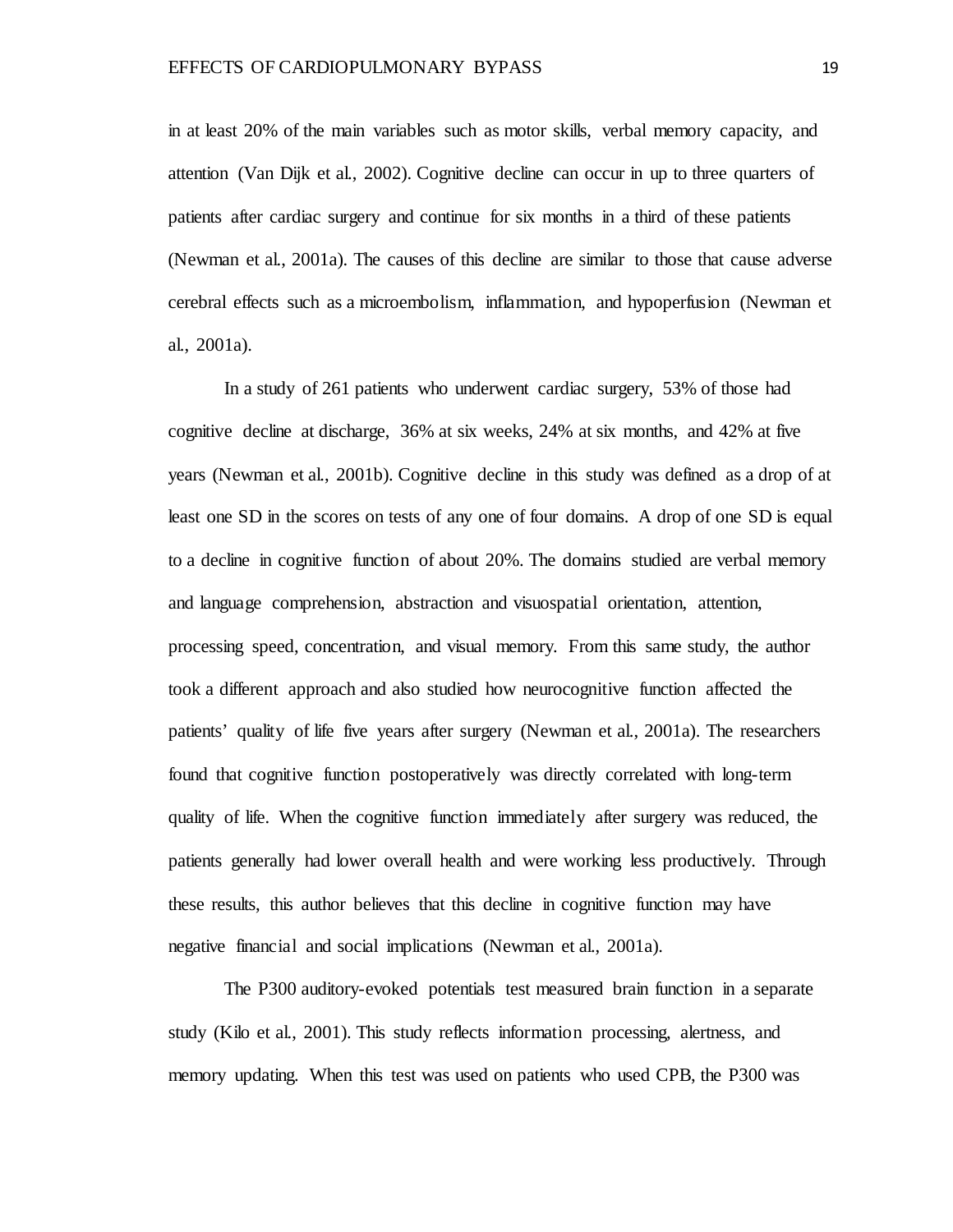significantly impaired at seven days after surgery. However, this test showed the results to be almost normalized at four months. Although this particular test found that cognitive function may improve around four months, Newman et al. believes that patients who have cognitive decline immediately after surgery are at increased risk for long-term decline (Newman et al., 2001b).

The problem is that CPB alone may not be the cause for cognitive decline. In a study comparing on-pump with off-pump patients, the results for cognitive decline did not vary significantly (Van Dijk et al., 2002). At three months postoperatively, cognitive decline occurred in 21% of off-pump patients while it occurred in 29% of on-pump. This study shows that CPB did have slightly more patients develop cognitive dysfunction, but it also occurred in off-pump patients. These findings may demonstrate that CPB might not be the main cause. It could be a contributor, but other factors may play a role. Whether CPB is the major causative factor or not, this study shows that surgery in general may cause adverse cognitive effects. These adverse effects cause a diminished quality of life years later, including a reduction in rehabilitation abilities, work performance, and financial obligations (Van Dijk et al., 2002).

### **Reducing the Risks of Cardiopulmonary Bypass**

The very first successful cardiac surgery using the cardiopulmonary bypass was in May of 1953 by its inventor Dr. John H. Gibbon. Although the machine helped to save lives, many patients died because of emboli; and many others who survived showed neurocognitive dysfunction after surgery. Components of the CPB such as the bubble oxygenator proved to be the cause of many of the complications such as emboli (Edmunds, 2003).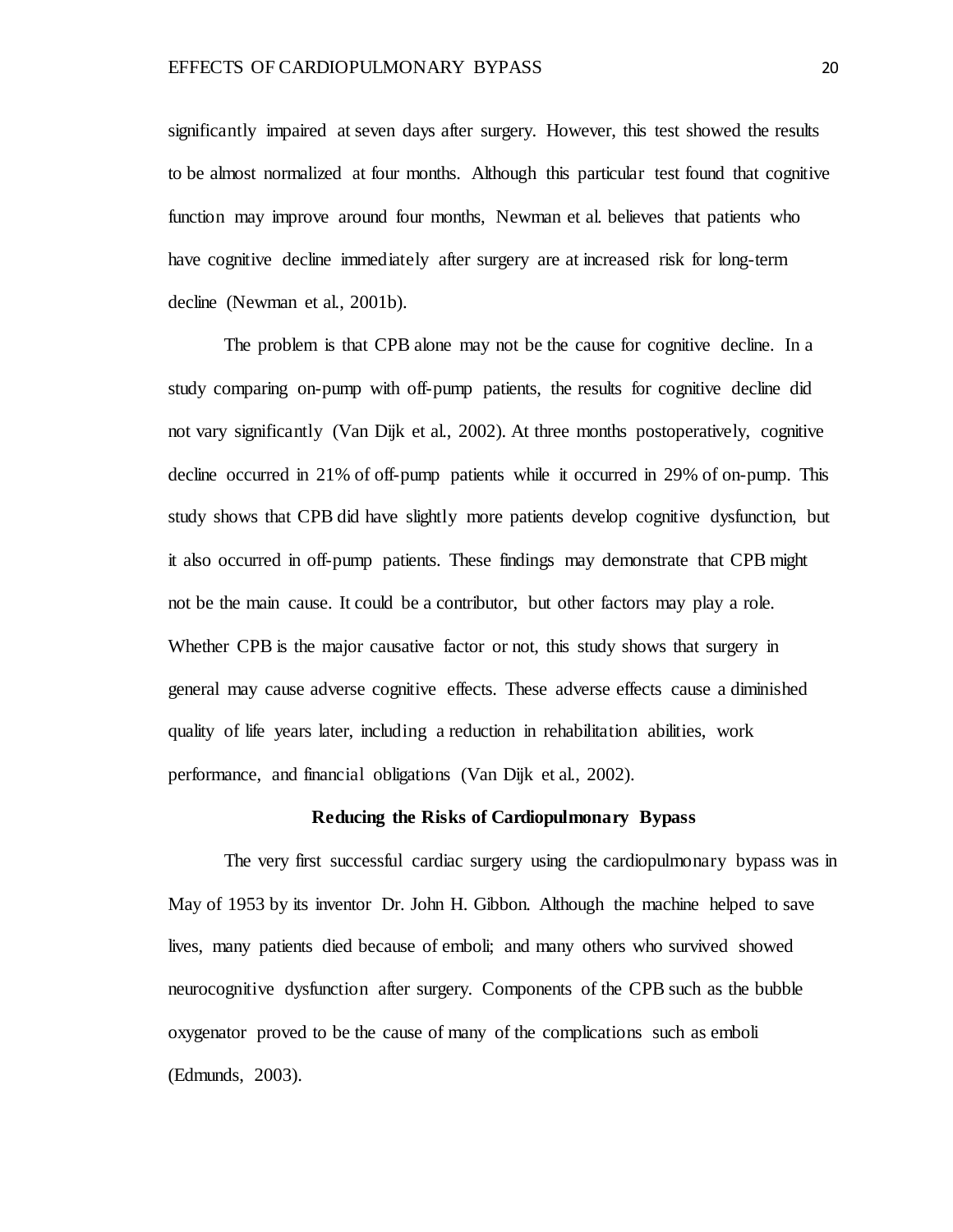Since that first successful use of the heart-lung machine, there have been many advances in CPB. Each new change or addition to the machine has been in attempt to reduce the risks that are described above and to ultimately save lives. Because the patient's blood is introduced into an entirely new environment, no matter how close the machine is to the human's natural setting, there will always be some type of physiological reaction. "But in reality 50 years after the first successful use of the heartlung machine and the extension of millions of lives, blood and the heart-lung machine remain incompatible" (Edmunds, 2003, p. 2223). Ways to increase compatibility and reduce these risks such as inflammation, microemboli, and heart and lung complications will be discussed here.

## **Membrane Oxygenators**

Throughout the years, the CPB machine has made several changes in order to have better outcomes and save more lives without adverse effects. One such change is the use of a membrane oxygenator instead of a bubble oxygenator. As stated earlier, bubble oxygenators were once used to oxygenate the blood and collect carbon dioxide to be carried out of the body. However, bubble oxygenators may be allowing more microemboli to escape into the body and possibly the brain (Edmunds, 2003).

Although both the membrane and bubble oxygenators perform the same job, they do it through different means. The membrane oxygenator is either made of a microporous membrane or sheaves of hollow fibers that spreads blood out so that carbon dioxide and oxygen can be diffused. A bubble oxygenator differs in that carbon dioxide and oxygen are diffused around actual small bubbles. Although the bubbles produced increase the surface area for gas exchange, membrane oxygenators have been proven to produce less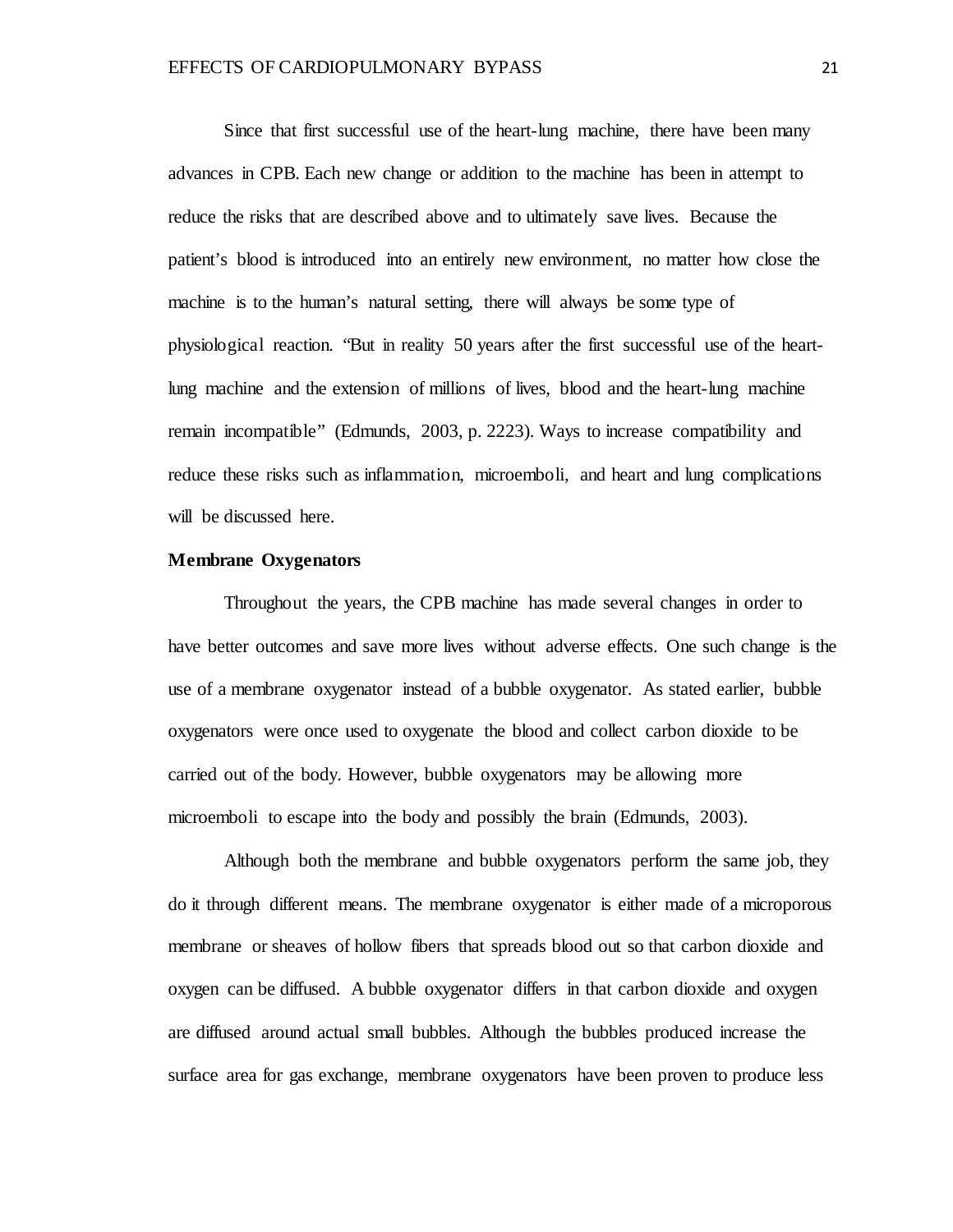microemboli, are less reactive to blood elements, and allow for better control of blood gases (Hessel & Edmunds, 2003).

One study in 1987 compared the microemboli produced when using the two types of oxygenators. The ten patients that used membrane oxygenators as well as an arterial line filter had zero microemboli. This varies greatly with those that used bubble oxygenators. Each of these 17 patients had between 4 and 39 microemboli detected by a Doppler ultrasound (Padayachee et al., 1987).

## **Heparin-Coated Circuits**

Another method that is often used to reduce risks of CPB is the use of heparinbonded circuits. Heparin is an anticoagulant drug that blocks the conversion of prothrombin to thrombin to prevent new clot formation (Hodgson & Kizior, 2009). While reducing clot formation was the original use for heparin-coated circuits, other positive benefits have been identified. Although difficult to prove clinically, heparin has some anti-inflammatory benefits; and studies show that the drug helps other portions of the body such as the lungs and heart and can reduce hospital stay (de Vroege, Huybregts, van Oeveren, van Klarenbosch, Linley, et al., 2005; Jessen, 2006; Mangoush et al., 2007).

Since the systemic inflammatory response can be so damaging to the body after CPB, understanding why it occurs and how it can be reduced is vital. Once blood comes in contact with the CPB machine, the body generally begins to defend itself with the use of defense mechanisms such as complements, interleukins, and cytokines. If these proinflammatory mediators cannot be controlled by antiinflammatory mediators, systemic inflammation will occur. These mediators lead to widespread vasodilation and increased vascular permeability, allowing fluid to seep into the body's tissues.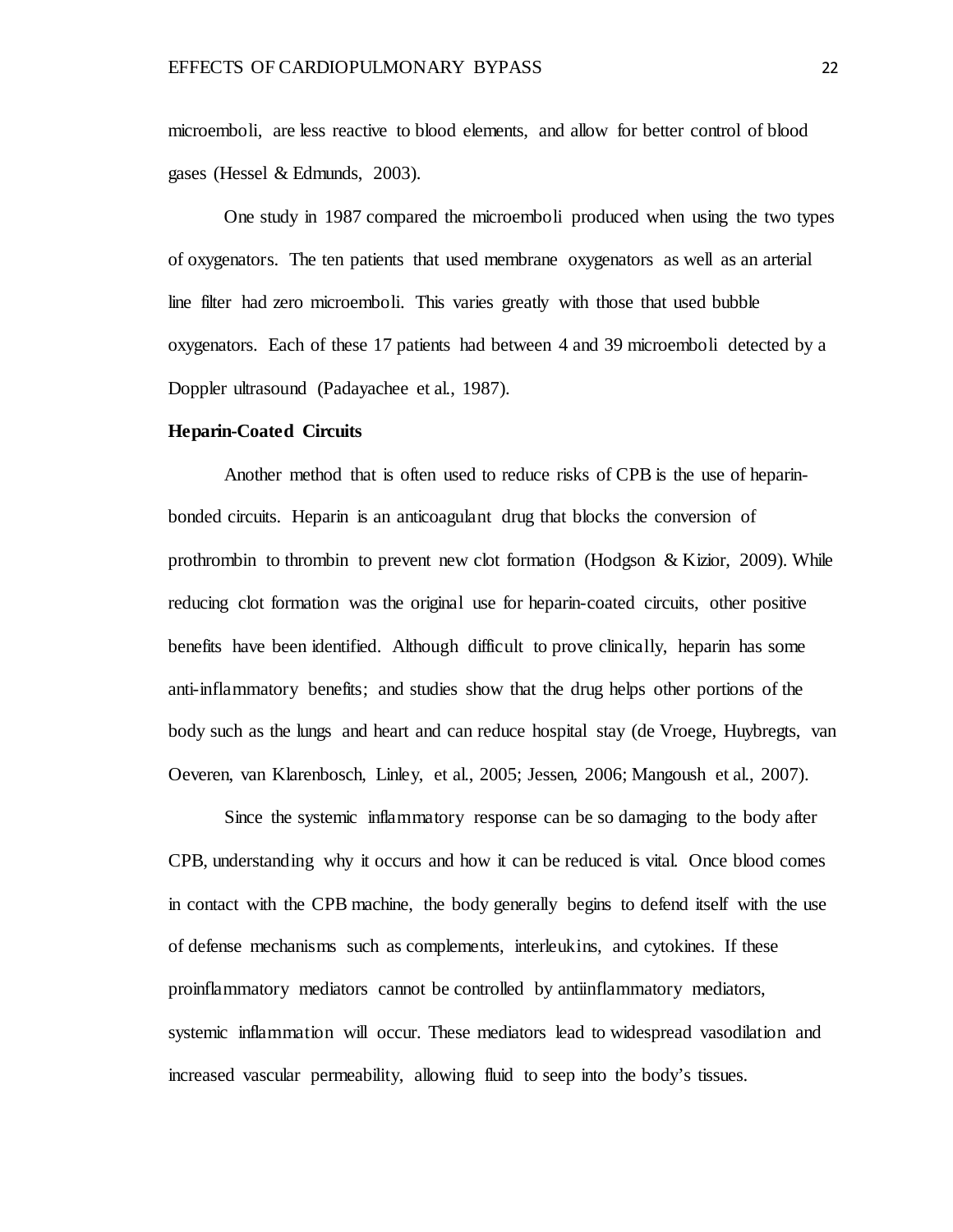Endothelial damage also occurs, as well as increased heart rate and fever. The production of the cytokine tumor necrosis factor also produces thrombin which assists in the body's coagulation. This factor coupled with endothelial damage caused by proinflammatory mediators increases the body's risk of developing thrombi throughout the vascular system (Laffey et al., 2002).

Although it is not entirely known how they work, heparin-coated circuits are of some benefit in reducing this inflammatory response. In one study, 51 patients undergoing a coronary artery bypass graft were separated into those who would get a heparin-coated circuit and those whose circuit would be uncoated. After two hours in the intensive care after surgery, those patients with heparin-bonded circuits had significantly lower leukocyte counts. They also had lower concentrations of the complement C3b/c in their blood, indicating that their inflammatory response did not activate as many complements because of the heparin (de Vroege et al., 2005). One analysis of other studies found that heparin-coating inhibits contact activation and reduces complement activation (Mangoush et al., 2007). Another found that using heparin decreased complement activation, suppressed leukocyte activation, and decreased release of cytokines (Jessen, 2006).

Mainly due to the decrease in inflammation, heparin-coated circuits help to improve lung function following surgery. Inflammation causes an increase in capillary permeability and thus fluid buildup. When this inflammation occurs in the lungs, as it will with SIRS, pulmonary edema and decreased function often occurs. During the same study, de Vroege researched pulmonary function in heparin and non-heparin coated circuits. The non-heparin coated circuits demonstrated increased pulmonary shunt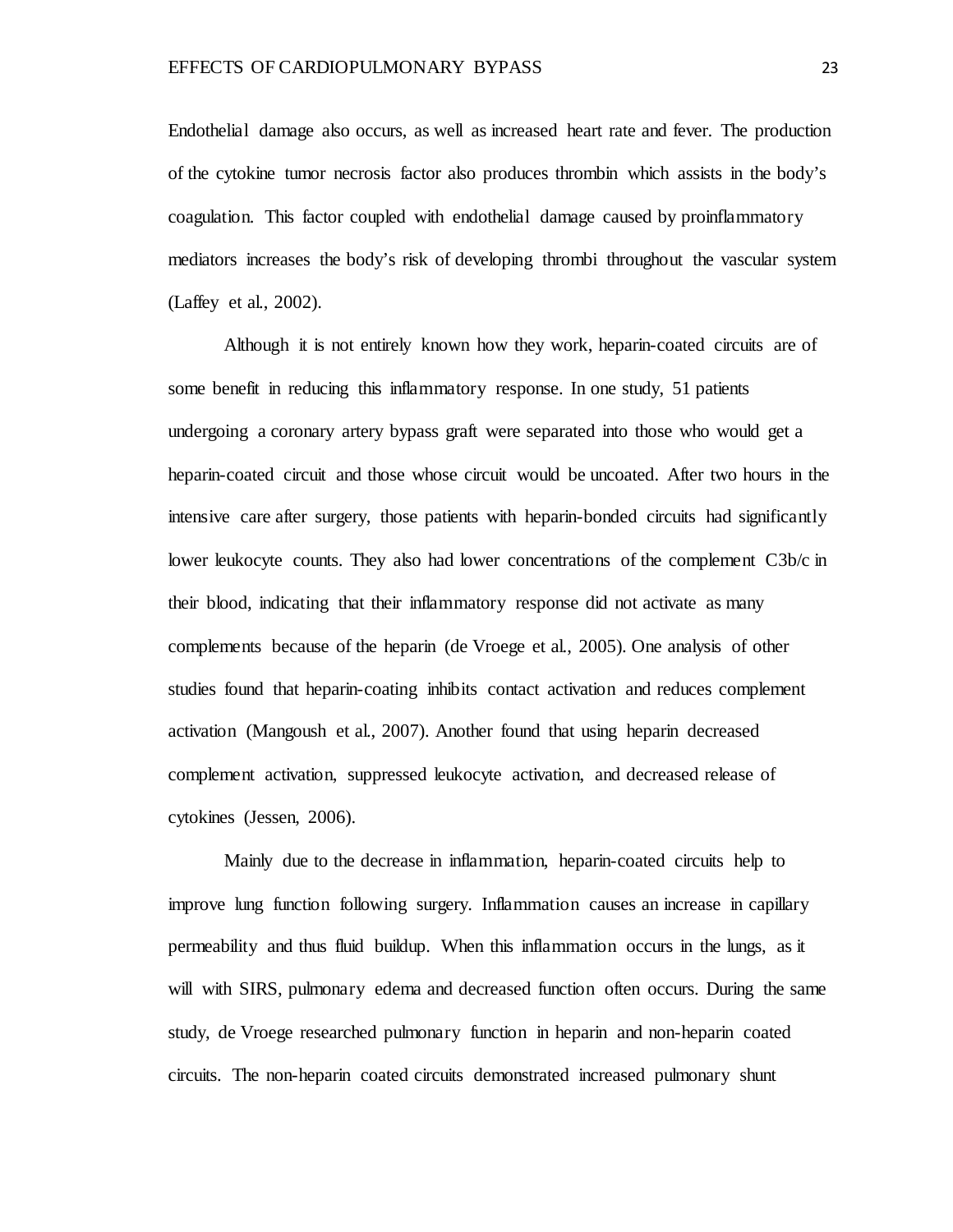fraction, decreased Pao2/FiO2 ratio, and increased pulmonary vascular resistance index. Each of these pulmonary indices indicates a decrease in pulmonary function (de Vroege et al., 2004).

Heparin-coated circuits reduce the need for blood transfusions and the occurrence of re-sternotomy after surgery. The drug also decreases the duration of ventilation and the patient's length of stay in the hospital (Mangoush et al., 2007). Another study comparing heparin-coated and non heparin-coated circuits showed that non heparin-coated circuits had an increased level of bradykinin (causes vasodilation and therefore decreased blood pressure) and an increase in creatine kinase. An increased level in this indicates an injury to either the heart, brain, or skeletal muscle (de Vroege et al., 2005).

# **Ultrafiltration**

Ultrafiltration is a widely used process in pediatric cardiac surgery but has not yet been generally accepted for adult surgery. Research has shown that this procedure may be beneficial in adults as well as children. Ultrafiltration is a practice whereby the patient's blood is passed through a filter with tiny pores. Pressure throughout the filter pushes excess solutes and fluid out and then the blood is returned to the body. Two main types of ultrafiltration exist: conventional and modified. Conventional ultrafiltration is completed during CPB only, and not after it is discontinued. The blood is taken from the venous reservoir and replaced into the oxygenator. Modified ultrafiltration, on the other hand, is run after CPB is completed. Blood during this type is taken from a sideport in the aortic cannula into a hemofilter and returned to the right atrium. These processes cause a decrease in plasma volume, leading to an increase in concentration of red blood cells. This increased concentration requires that the blood be returned with crystalloid solutions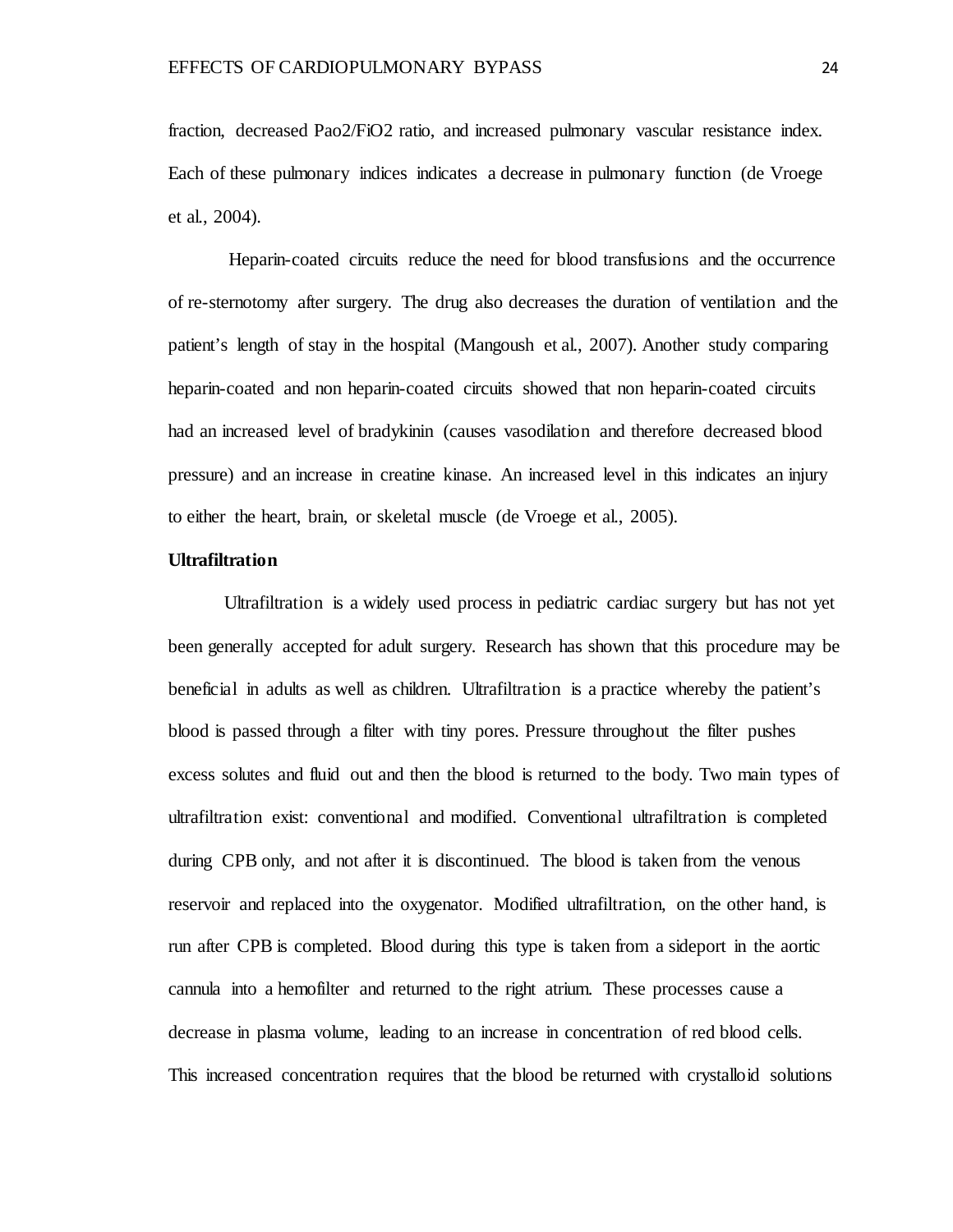to prevent hypovolemia. Hopefully, through this process, not only are excess solutes and volume removed, but inflammatory mediators as well, thereby decreasing the inflammatory response (Boodhwani et al., 2006).

A study, although on pediatric patients, found that ultrafiltration does in fact reduce the inflammatory response as well as help pulmonary function (Huang et al., 2003). This study used a combination of modified ultrafiltration and balanced ultrafiltration, calling it continuous ultrafiltration. The article indicated that balanced ultrafiltration is similar to conventional in that it runs throughout the course of CPB and removes harmful solutes. Using this type of ultrafiltration, the tested group had much lower levels of the inflammatory mediator IL-6. This group also had lower levels of thromboxane b2, a metabolite of thromboxane A2 that deals with platelet aggregation. A higher serum hematocrit and albumin level was also noted in the ultrafiltration group. The authors attributed the increased serum concentration and decrease in inflammatory mediators to be the cause of the pulmonary preservation. The treated group had increased pulmonary compliance and decreased airway resistance and improved gas exchange as evidenced by decreased alveolar-arterial oxygen difference. The authors concluded that using ultrafiltration is a very beneficial choice during CPB (Huang et al., 2003).

Another study of ultrafiltration on adults showed extremely positive outcomes for the patients as well. Using combined conventional and modified ultrafiltration, patients showed higher hemoglobin, hematocrit, and platelet levels. Hemodynamically, patients treated with ultrafiltration also had increased mean arterial pressure and cardiac index. The alveolar-arterial PO2 gradient was also decreased in this study, showing pulmonary improvement (Kiziltepe et al., 2001). A meta-analysis looking at the effects of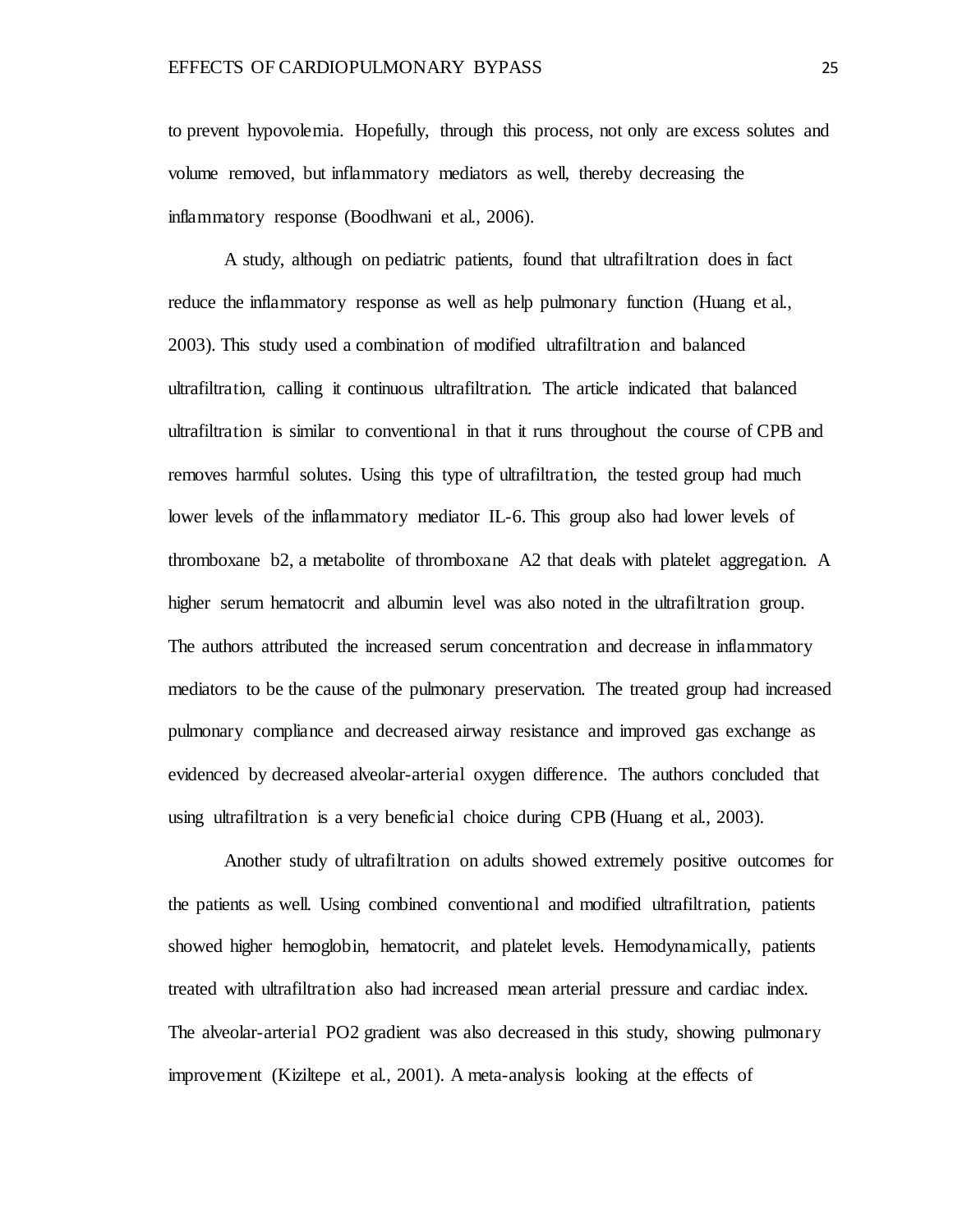ultrafiltration showed a decrease in postoperative bleeding by 70ml/patient and a decrease in the need for blood products by 0.7units/patient. Modified ultrafiltration showed the greatest benefit in this analysis (Boodhwani et al., 2006).

## **Corticosteroids**

Corticosteroids are drugs with the primary purposes of preventing and suppressing immune responses and decreasing the inflammatory response (Hodgson  $\&$ Kizior, 2009). Their use with cardiopulmonary bypass has been controversial. On one hand, they have the potential to reduce inflammation, but steroids also have the potential to reduce the patient's immune system so much that they become even more susceptible to infection and wounds. Although debate exists on the use of these drugs during CPB, several studies have shown benefits to using them (Halonen et al, 2007; Whitlock et al., 2006).

Knowing that using steroids in excess may cause more adverse effects, one study researched using low doses of these throughout the procedure. Pulsing low-dose methylprednisolone, a type of adrenal corticosteroid, during CPB proved to be beneficial compared with a group that received a placebo (Whitlock et al., 2006). Those that received steroids had lower levels of IL-6, less blood loss, higher mean arterial pressure (MAP), less incidence of onset of atrial fibrillation, and shorter length of intubation when compared with the placebo group (Whitlock et al., 2006). Another study concluded that corticosteroids were successful in decreasing the incidence of postoperative atrial fibrillation, the most commonly developed cardiac dysrhythmia following surgery. Using hydrocortisone, the incidence of atrial fibrillation was 30% as opposed to 48% in the placebo group (Halonen et al, 2007). These studies indicate that corticosteroid therapy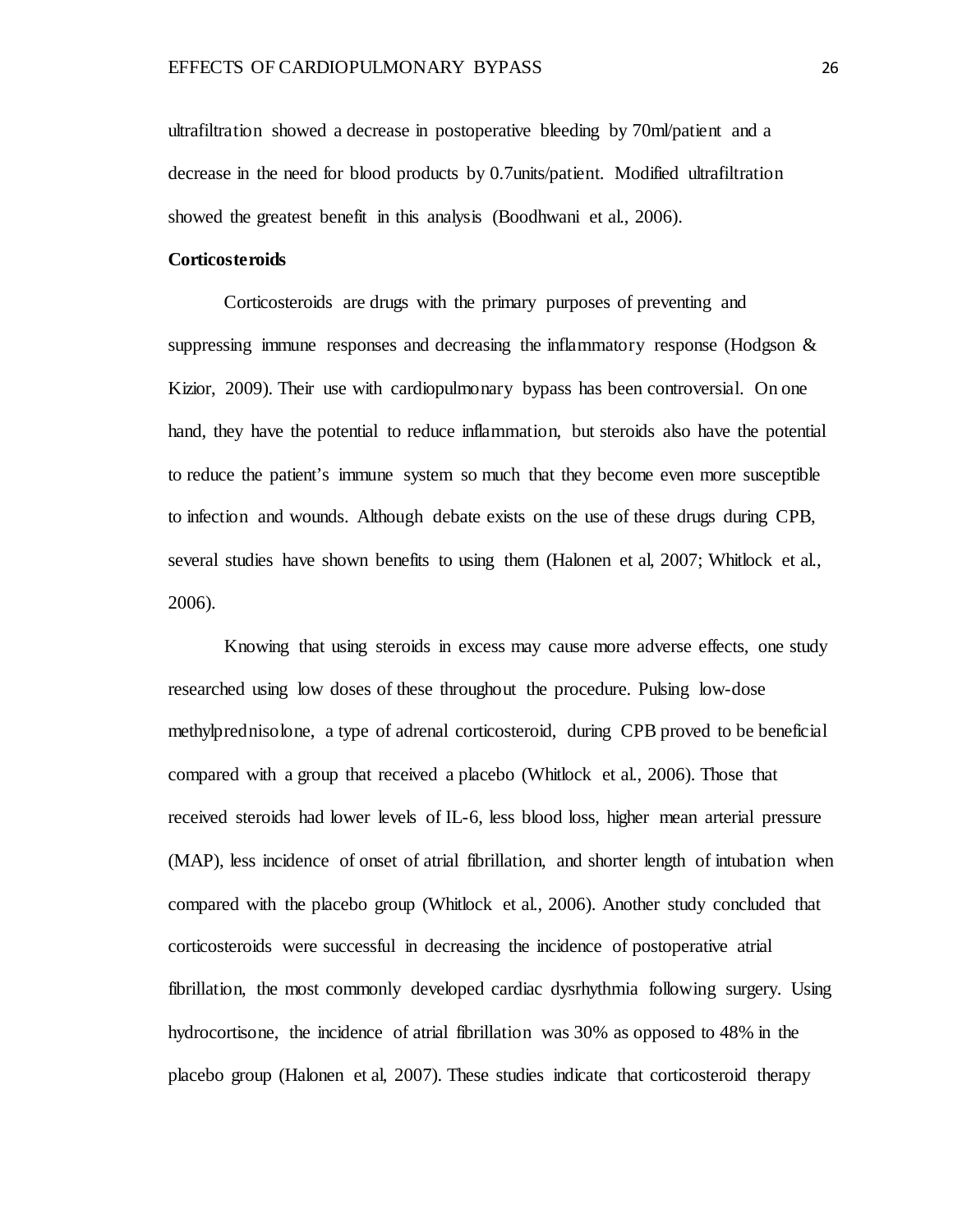during cardiac surgery and CPB can prevent issues such as atrial fibrillation, but may also improve other adverse effects such as inflammation and blood loss (Halonen et al, 2007; Whitlock et al., 2006).

## **Conclusion**

Cardiac surgery has certainly advanced over the years, particularly with the development of the cardiopulmonary bypass machine. Being able to operate on a completely motionless heart is an incredible progression that may help save many lives. The CPB machine itself has come a long way in development since the first surgery and will continue to develop to enhance every patient's quality of life.

Although the CPB is an amazing machine, many adverse effects can occur. A systemic inflammatory response is the most common due to the blood being introduced to an entirely new environment. This inflammatory response can lead to many other problems throughout the body and ultimately organ failure may occur. Other adverse effects are atrial fibrillation, pulmonary damage including edema and ischemia, renal failure, and neurocognitive deficits. While some of these are not common effects, research has shown that they certainly are possible and harmful.

The goal of any surgery, in particular cardiac surgery, is to fix the previous problem and prevent adverse effects. Preventing these adverse effects is an ongoing process and will continue to be so. Using membrane oxygenators and adding filters throughout the machine have been useful in preventing microemboli from travelling throughout the body. Research has shown that coating the circuit with heparin may reduce inflammation, bleeding, the need for blood transfusions, and pulmonary injury. Ultrafiltration is being studied and found to reduce inflammation and pulmonary harm as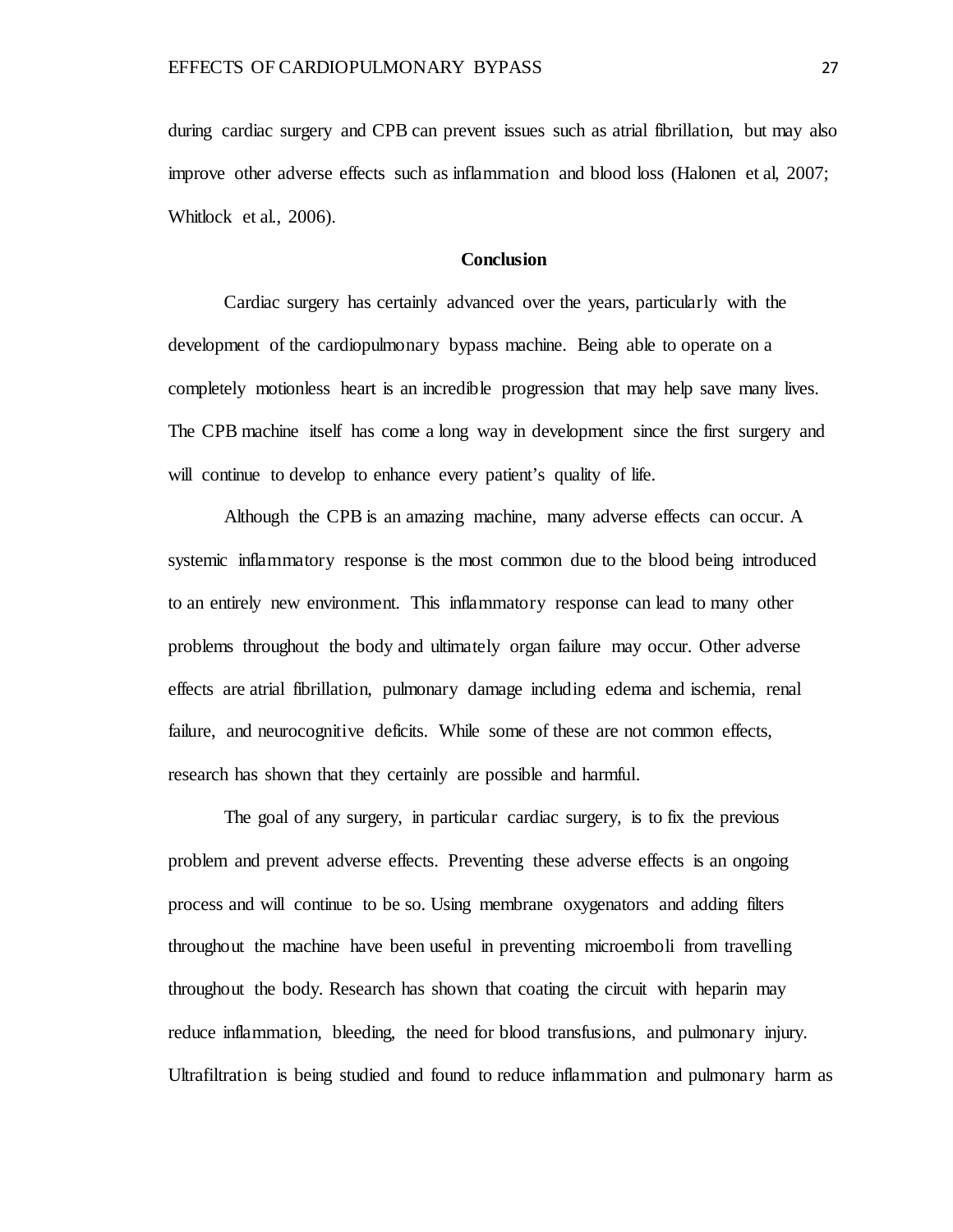well. Medications such as corticosteroids are also identified to be beneficial in reducing cardiac complications and reducing the inflammatory response. It is the hope of all healthcare professionals that the incidence of harmful consequences of cardiopulmonary bypass will continue to decline and someday the risks associated will be close to zero. Until that day, research will continue and new methods will be tested to improve this already incredible machine.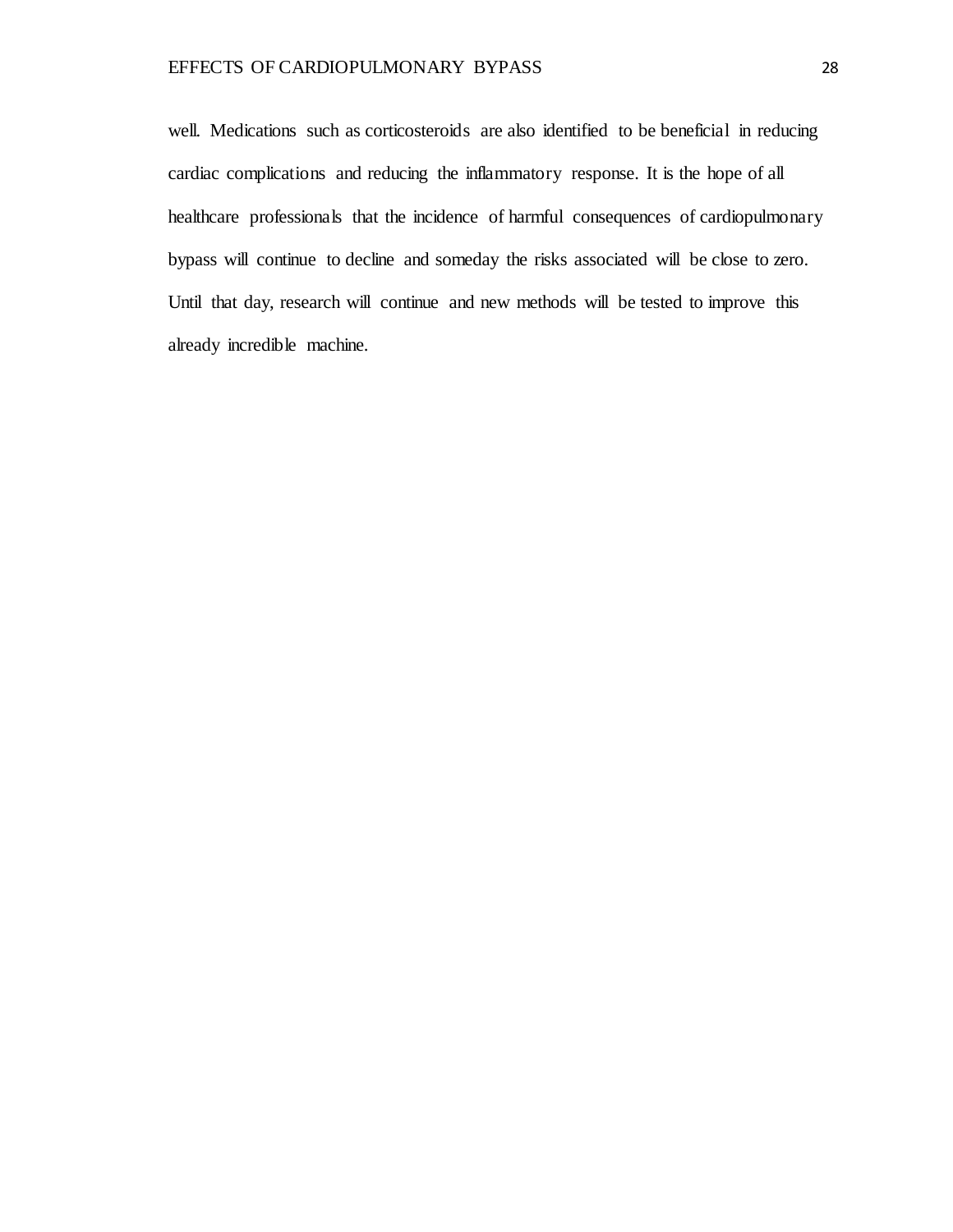## References

- Ascione, R., Lloyd, C.T., Underwood, M.J., Gomes, W.J., & Angelini, G.D. (1999). On-pump versus off-pump coronary revascularization: Evaluation of renal function. *The Annals of Thoracic Surgery*, *68*(2), 493-498.
- Ascione, R., Lloyd, C.T., Underwood, M.J., Lotto, A.A., & Pitsis, A.A., et al. (2000). Inflammatory response after coronary revascularization with or without cardiopulmonary bypass. *The Annals of Thoracic Surgery*, *69*, 1198-1204.
- Auer, J., Weber, T., Berent, R., Choi-Keung, Lamm, G., & Eber, B. (2005). Risk factors of postoperative atrial fibrillation after cardiac surgery. *Journal of Cardiac Surgery. 20*, 425-431.
- Boodhwani, M., Williams, K., Babaev, A., Gill, G., Saleem, N., & Rubens, F.D., (2006). Ultrafiltration reduces blood transfusions during cardiac surgery: A meta-analysis. *European Journal of Cardio-thoracic Surgery, 30*(6), 892-897.
- Bowles, B.J., Lee, J.D., Dang, C.R., Taoka, S.N., Johnson, E.W., et al. (2001). Coronary artery bypass performed without the use of cardiopulmonary bypass is associated with reduced cerebral microemboli and improved clinical results. *Chest, 119*(1)*,* 25-30.
- Carrascal, Y., Guerrero, A., Maroto, L., Cortina, J., Rodríguez, J., Renes, E., et al. (1999). Neurological complications after cardiopulmonary bypass: An update. *European Neurology*, *41*(3), 128-134. Retrieved from MEDLINE with Full Text database.
- Chai, P., Williamson, J., Lodge, A., Daggett, C., Scarborough, J., Meliones, J., et al. (1999). Effects of ischemia on pulmonary dysfunction after cardiopulmonary bypass. *The Annals of Thoracic Surgery*, *67*(3), 731-735. Retrieved from MEDLINE with Full Text database.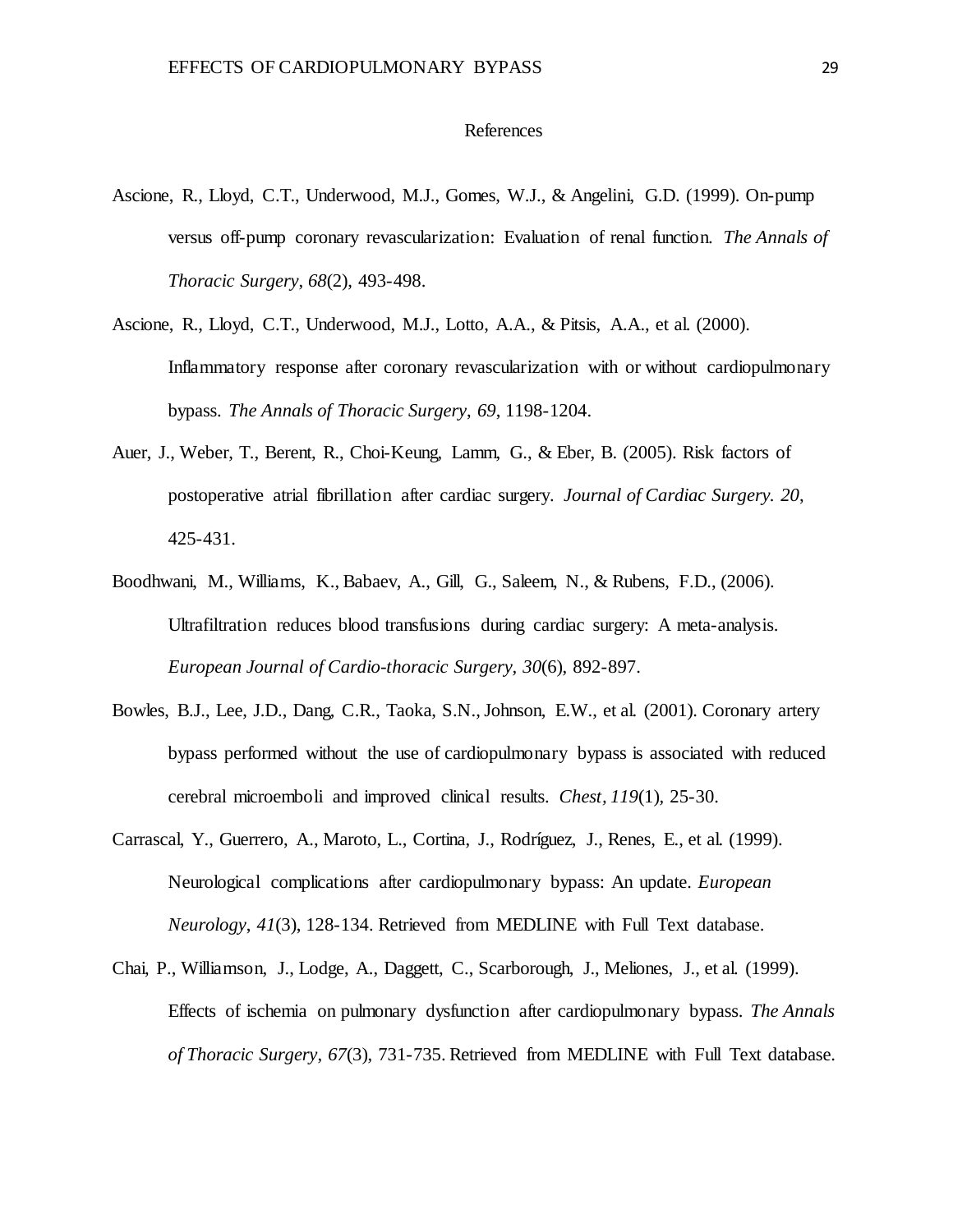- Cremer, J., Martin, M., Redl, H., Bahrami, S., Abraham, C., Graeter, T., et al. (1996). Systemic inflammatory response syndrome after cardiac operations. *The Annals of Thoracic Surgery*, *61*(6), 1714-1720. Retrieved from MEDLINE with Full Text database.
- Creswell, L., Alexander, J., Ferguson, J., Lisbon, A., & Fleisher, L. (2005). Intraoperative interventions: American College of Chest Physicians guidelines for the prevention and management of postoperative atrial fibrillation after cardiac surgery. *CHEST*, *128*28S-35S. Retrieved from Health Source: Nursing/Academic Edition database.
- de Vroege, R., Huybregts, R., van Oeveren, W., van Klarenbosch, J., Linley, G., et al., (2005). The impact of heparin-coated circuits on hemodynamics during and after cardiopulmonary bypass. *Artificial Organs, 29*(6), 490-497.
- de Vroege, R., van Oeveren, W., van Klarenbosch, J., Stooker, W., Huybregts, R et al., (2004). The impact of heparin-coated circuits on cardiopulmonary bypass circuits on pulmonary function and the release of inflammatory mediators. *Artificial Organs, 98,* 1586-1594.
- Edmunds, L.H. (1998). Inflammatory response to cardiopulmonary bypass. *The Annals of Thoracic Surgery*, *66*, 12-16.
- Edmunds, L.H. (2003). Advances in the heart-lung machine after John and Mary Gibbons. *The Annals of Thoracic Surgery*, *76*(6), 2220-2223.
- Fibrillation. (2003). In M. O'Toole (Ed.), *Encyclopedia & dictionary of medicine, nursing, and allied health* (p.  $672$ ,  $7<sup>th</sup>$  ed.). Philadelphia: Elsevier.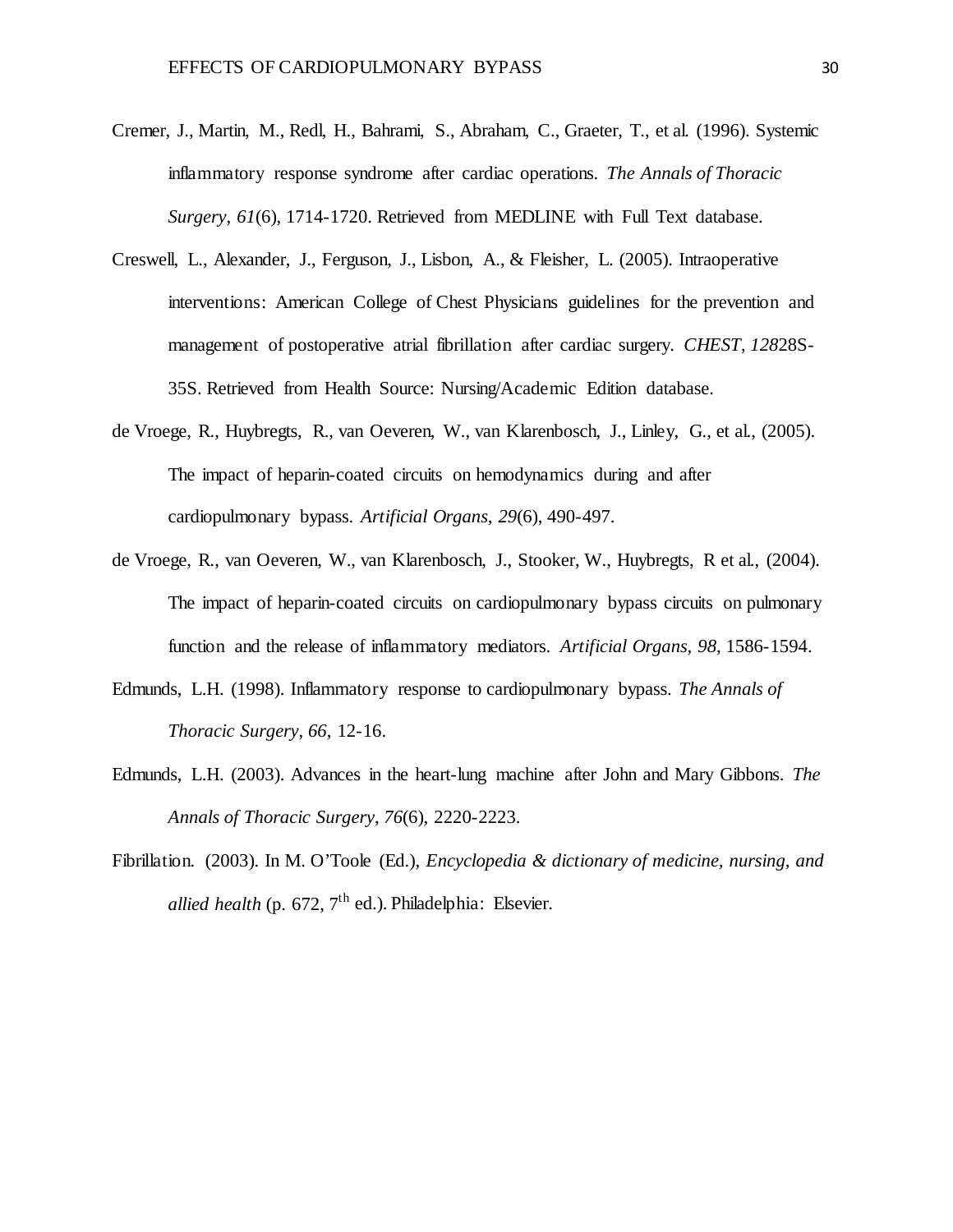- Flynn, K., Adams, E., & Alligood, E. (2003). Optimal temperature for cardioplegia during coronary artery bypass grafting: A systematic review or published randomized controlled trials for myocardial protection. *VA OPCS Technology Assessment Program.*  http://www4.va.gov/VATAP/docs/TemperatureCardioplegiaArteryBypassGrafting2003t m.pdf
- Groenveld, A.B., Jansen, E.K., Verheij, J. (2007). Mechanisms of pulmonary dysfunction after on-pump and off-pump cardiac surgery: A prospective cohort study. *J*o*urnal of Cardiothoracic Surgery, 2*(11)*.*
- Gunaydin, S., Ayrancioglu, K., Dikmen, E., Mccusker, K.,Vijay, V., Sari, T. et al. (2007). Clinical effects of leukofiltration and surface modification on post-cardiopulmonary bypass atrial fibrillation in different risk cohorts. *Perfusion. 22*, 279-288.
- Halonen J., Halonen, P., Jarvinen, O., Taskinen, P., Auvinen, T., et al. (2007). Corticosteroids for the prevention of atrial fibrillation after cardiac surgery: A randomized controlled trial. *Journal of the American Medical Association, 297*(14), 1562-1567.
- Hessel, E. A., & Edmunds L. H . (2003). Extracorporeal circulation: Perfusion systems. In L.H. Cohn & L.H. Edmunds, eds. *Cardiac surgery in the adult*. (3<sup>rd</sup> ed.) (pp.317-338). New York: McGraw-Hill.

Hodgson, B, & Kizior, R (2009). *Nursing drug handbook*. St. Louis: Mosby Elsevier.

Hogue, C.W., Palin, C.A., Arrowsmith, J.E., (2006). Cardiopulmonary bypass management and neurologic outcomes: An evidence-based appraisal of current practices. *Anesthesia & Analgesia, 103*(1)*,* 21-37.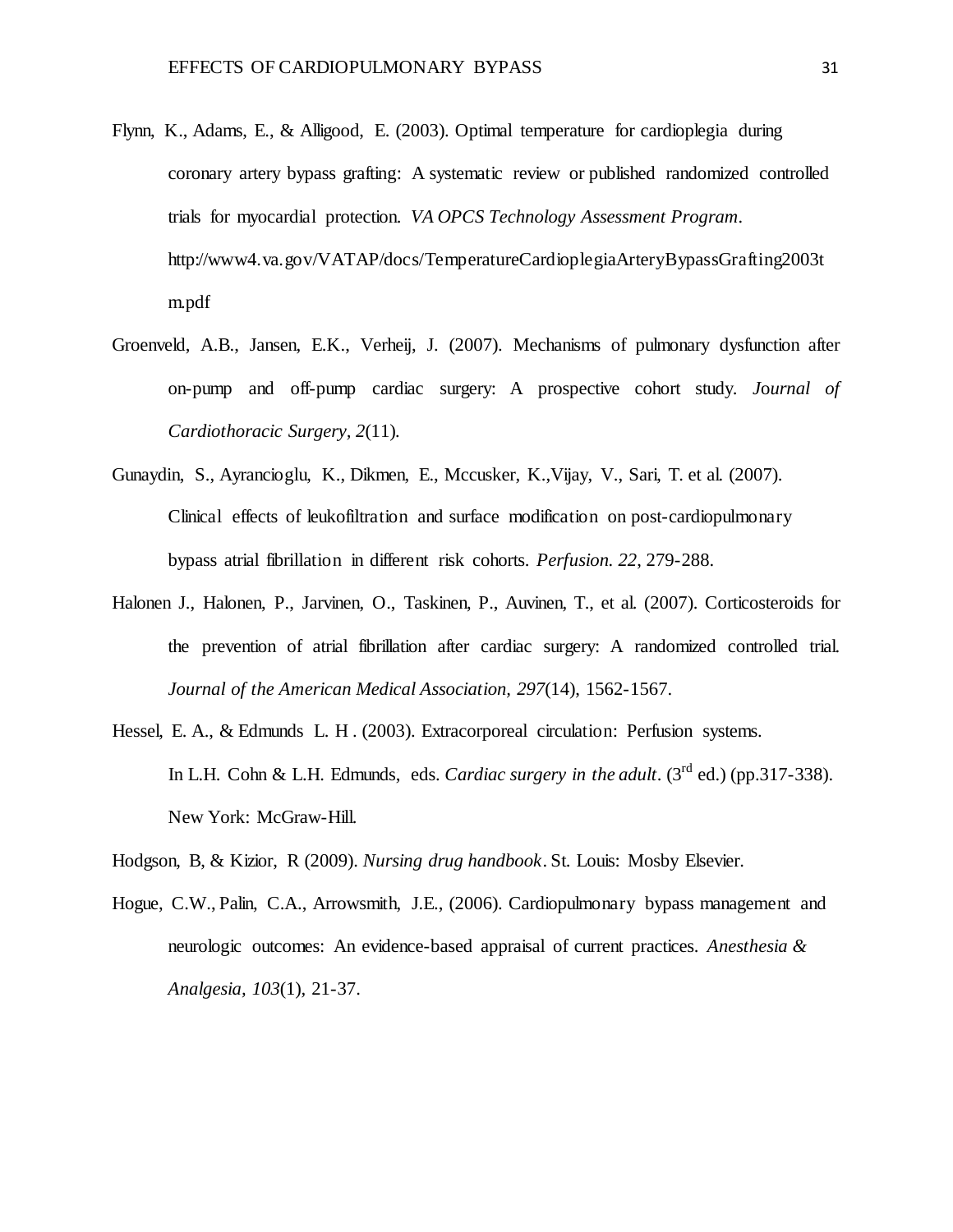- Huang, H., Tingjun, Y., Wang, W., Zhu, D., Zhang, W., et al., (2003). Continuous ultrafiltration attenuates the pulmonary injury that follows open heart surgery with cardiopulmonary bypass. *The Annals of Thoracic Surgery*, *76*(1), 136-140.
- Jessen, M. (2006). Pro: Heparin-coated circuits should be used for cardiopulmonary bypass. *Anesthesia & Analgesia, 103*(6), 1365-1369.
- Khan, N.E., De Souza, A., Mister, R., Flather, M., Clague, J., Davies, S., et al. (2004). A randomized comparison of off-pump and on-pump multivessel coronary-artery bypass surgery. *The New England Journal of Medicine. 350*(1), 21-28.
- Kilo, J., Czerny, M., Gorlitzer, M., Zimpfer, D., Baumer, H., et al. (2001). Cardiopulmonary bypass affects cognitive brain function after coronary artery bypass grafting. *The Annals of Thoracic Surgery*, *72*(6), 1926-1932.
- Kiziltepe, U., Uysalel, A., Corapcioglu, T., Dalva, K., Akan, H., & Akalin, H. (2001). Effects of combined conventional and modified ultrafiltration in adult patients. *The Annals of Thoracic Surgery, 71*(2), 684-693.
- Laffey, J.G., Boylan, J.F., & Cheng, D.C. (2002). The systemic inflammatory response to cardiac surgery: Implications for the anesthesiologist. *Anesthesiology*, *97*(1), 215-252.
- Lewis, S., Heitkemper, M., Dirksen, S., O'Brien, P., & Bucher, L. (2007). *Medical-surgical nursing: Assessment and management of clinical problems* (7<sup>th</sup> ed.). St. Louis: Mosby Elsevier.
- Mangano, D. (1985). Biventricular function after myocardial revascularization in humans: Deterioration and recovery patterns during the first 24 hours. *Anesthesiology*, *62*(5), 571- 577. Retrieved from MEDLINE with Full Text database.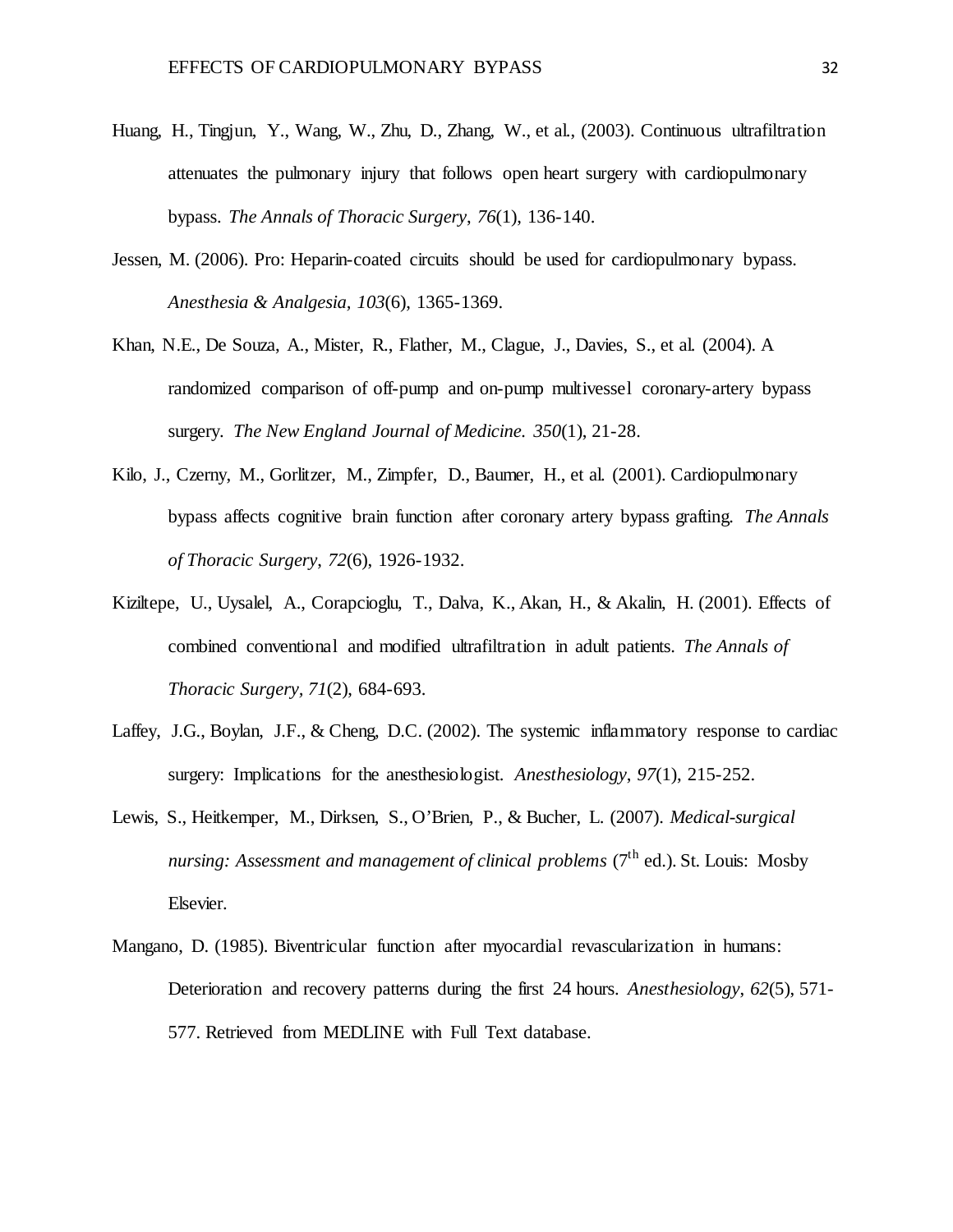- Mangoush, O., Purkayastha, S., Haj-Yahia, S., Kinross, J., Hayward, M., et al., (2007). Heparinbonded circuits versus non-heparin bonded circuits: An evaluation of their effect on clinical outcome. *European Journal of Cardio-Thoracic Surgery. 31*(6), 1058-1069.
- Massoudy, P., Wagner, S., Thielmann, M., Herold, U., Kottenberg-Assenmacher, E., et al. (2008). Coronary artery bypass surgery and acute kidney injury-impact of the off-pump technique. *Nephrology Dialysis Transplantation, 23,* 2853-2860.
- Milot, J., Perron, J., Lacasse, Y., Letourneau, L., Cartier, P.C., & Maltais, F. (2001). Incidence and predictors of ARDS after cardiac surgery. *Chest*, *119*(3), 884-888.
- Nathan, H.J., Wells, G.A., Munson, J.L., & Wozny, D. (2001). Neuroprotective effect of mild hypothermia in patients undergoing coronary artery surgery with cardiopulmonary bypass: a randomized trial. *Circulation*, *104*, I-85-I-91.
- Newman, M., Grocott, H., Mathew, J., White, W., Landolfo, K., Reves, J., et al. (2001a). Report of the substudy assessing the impact of neurocognitive function on quality of life 5 years after cardiac surgery. *Stroke (00392499)*, *32*(12), 2874-2879. Retrieved from CINAHL Plus with Full Text database.
- Newman, M., Kirchner, J.L., Philips-Bute, B., Gaver, V., Grocott, H., et al., (2001b). Longitudinal assessment of neurocognitive function after coronary-artery bypass surgery. *The New England Journal of Medicine, 344*(6), 395-402.
- Ng, C.S.H., Wan, S., Yim, A.P.C., & Arift, A.A. (2002). Pulmonary dysfunction after cardiac surgery. *Chest, 121*(4), 1269-1277.
- Nussmeier, N. (2005). Management of temperature during cardiac surgery. *Texas Heart Institute Journal*, *32*(4), 472-476.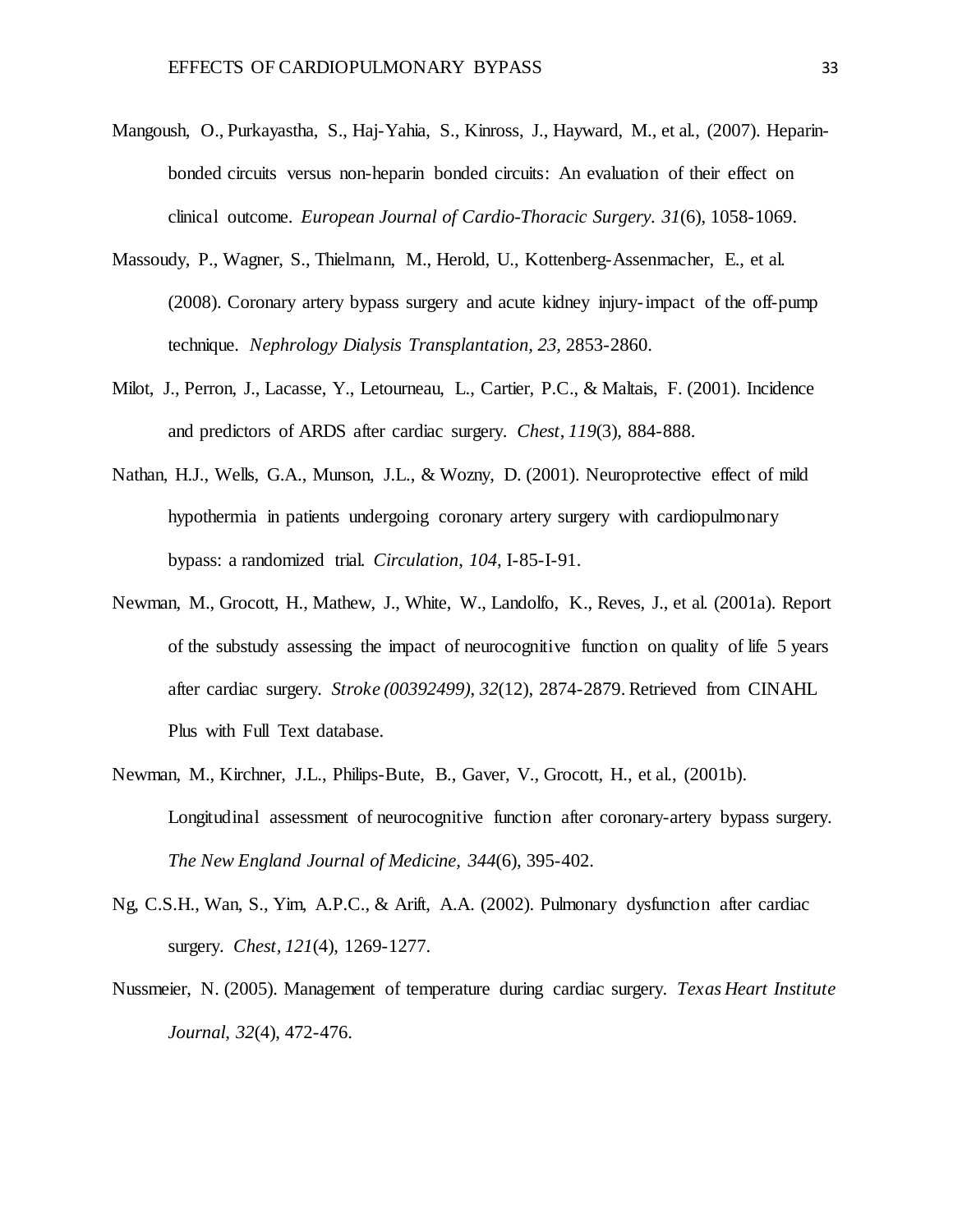- Padayachee, T.S., Parsons, S., Theobold, R., Linley, J., Gosling, R.G., et al. (1987). The detection of microemboli in the middle cerebral artery during cardiopulmonary bypass: A transcranial Doppler ultrasound investigation using membrane and bubble oxygenators. *The Annals of Thoracic Surgery*, *44*(3), 298-302.
- Patel, N.C., Deodhar, A.P., Grayson, A.D., Pullan, D.M., Keenan, D.J.M., et al. (2002). Neurological outcomes in coronary surgery: Independent effect of avoiding cardiopulmonary bypass. *The Annals of Thoracic Surgery*, *74*(2), 400-406.
- Raijmakers, P.G., Groeneveld, A.B., Schneider, A.J., Teule, G.J., van Lingen, A., et al. (1993). Transvascular transport of 67Ga in the lungs after cardiopulmonary bypass surgery. *Chest, 104*(6), 1825-1832.
- Ramakrishna, M.N., Hegde, V.D., Kumarswamy, G.N., Gupta, R., Moola, N.S. et al. (2008). Impact of preoperative mild renal dysfunction on short term outcome in isolated coronary artery bypass patients. *Indian Society of Critical Care Medicine, 12*(4), 158-162.
- Roach, G., Kanchuger, M., Mangano, C., Newman, M., Nussmeier, N., Wolman, R., et al. (1996). Adverse cerebral outcomes after coronary bypass surgery. *The New England Journal of Medicine*, *335*(25), 1857-1863. Retrieved from MEDLINE with Full Text database.
- Rosner, M., & Okusa, M. (2006). Acute kidney injury associated with cardiac surgery. *Clinical Journal of the American Society of Nephrology: CJASN*, *1*(1), 19-32. Retrieved from MEDLINE with Full Text database.
- Schlensak, C., & Beyersdorf, F. (2005). Lung injury during CPB: Pathomechanisms and clinical relevance. *Interactive Cardiovascular and Thoracic Surgery*, *4*(5), 381-382. Retrieved from MEDLINE with Full Text database.